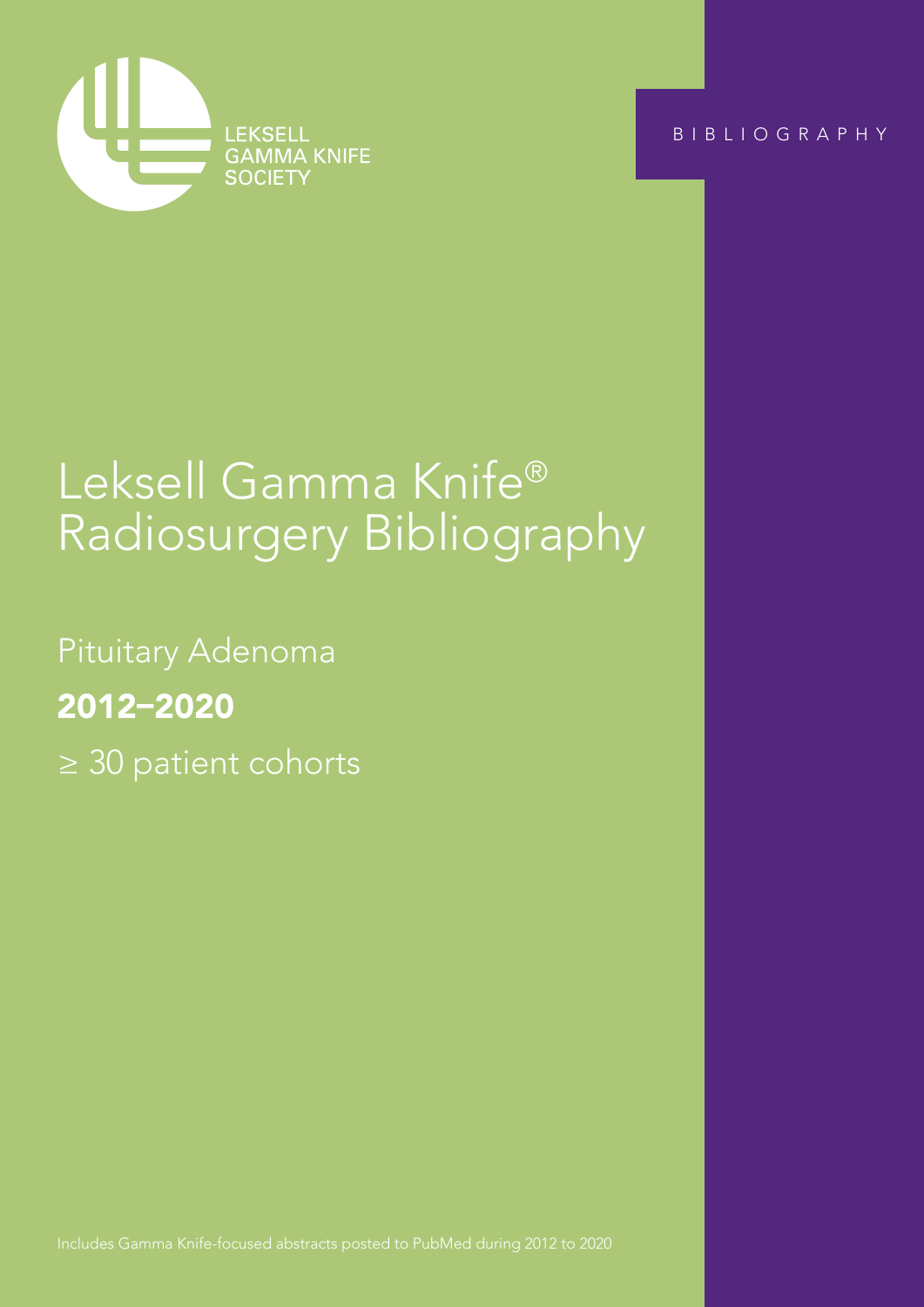

# 2020

[1] Gamma Knife radiosurgery for acromegaly: evaluating the role of the biological effective dose associated with endocrine remission in a series of 42 consecutive cases.

*Clin Endocrinol (Oxf)*. 2020 Sep 28.

Balossier A, Tuleasca C, Cortet-Rudelli C, Soto-Ares G, Levivier M, Assaker R, Reyns N

# PMID: 32984972 DOI: 10.1111/cen.14346

**INTRODUCTION:** Stereotactic radiosurgery (SRS) is a valuable treatment option for persistent and/or recurrent acromegaly secondary to growth hormone (GH) secreting pituitary adenoma (PA). Here, we assess the role of biological effective dose (BED) received by PA treated with SRS in relation with endocrine remission. METHODS: Forty-two patients (minimum 6 months follow-up) were included. Mean marginal dose was 27.7 (median 28, 20-35) and mean BED received by tumor was 193.1 Gy2.47 (median 199.7, 64.1-237.1). Based on the median values, we divided the patients in high tumor BED group (H-BEDtm, 199.7-237.1 Gy2.47, n=12) and low BED one (L- BEDtm, 64.1-199.7 Gy2.47 , n=10). The two groups did not differ by pretherapeutic IGF-1 levels (p=0.1) or by the prescribed dose (p=0.6). RESULTS: Mean follow-up period was 62.5 months (median 60.5, 9-127). Probability of IGF-1 normalization was 65% at 3 years and 72.4% at 4 years, remaining stable until last follow-up. Twenty-two (52.4%) patients had complete endocrine remission in absence of any Somatostatin analogues. Actuarial rates were 33% at 3 years and 57.4% at 7 years, further remaining stable during followup course. In univariate analysis, only statistically significant parameter was pretherapeutic serum IGF-1 and IGF-1 index (p=0.01). Five patients (5/26, 19.3%) without previous hypopituitarism developed new pituitary insufficiency. H-BEDtm was associated with higher rates of endocrine remission compared with L-BEDtm, with actuarial probability of 70.2% versus 48.2% at 9 years, although this did not reach statistical significance (p>0.05). **CONCLUSION:** Our study confirms that SRS by Gamma Knife is safe and effective for GH secreting PA. Pretherapeutic serum levels of IGF-1 were only statistically significant parameter for endocrine remission.

# [2] Long-term results of Gamma Knife Radiosurgery for Postsurgical residual or recurrent nonfunctioning Pituitary Adenomas.

*Int J Med Sci*. 2020 Jun 18;17(11):1532-1540. Deng Y, Li Y, Li X, Wu L, Quan T, Peng C, Fu J, Yang X, Yu J PMID: 32669956 DOI: 10.7150/ijms.47168

**INTRODUCTION:** The aim of this retrospective study was to analyze the long-term outcomes and factors associated with treatment failure of Gamma Knife radiosurgery (GKRS) for postsurgical residual or recurrent nonfunctioning pituitary adenomas (NFPAs). DESIGN AND METHODS: A total of 148 cases of postsurgical residual or recurrent NFPA patients were enrolled in the study. There were 111 cases with residual tumor and 37 cases with recurrent tumor. The median age was 46.0 years (Range: 10.9-75.8 years). The median tumor volume at GKRS was 3.6 cm(3) (Range: 0.3-74.5 cm(3)), and the median tumor margin dose was 14.0 Gy (Range: 9 - 20 Gy). RESULTS: Tumor shrunk in 111 patients (75%), remained stable in 17 patients (11.5%), and progressed in 20 patients (13.5%) during a median of 64.5 months (Range: 14.5 - 236.0 months) of imaging followup. The progression-free survival rates were 99%, 91%, 88% and 74% at 1, 3, 5 and 10 years after GKRS, respectively. In a multivariate analysis, tumor margin dose (<13 Gy) was significantly associated with tumor progression (hazard ratio=3.526, 95% confidence interval=1.400-8.877, p=0.007). New hypopituitarism occurred in 22 out of 80 patients (27.5%), including hypogonadism (n=7), hypothyroidism (n=9), hypocortisolism (n=15) and growth hormone deficiency (n=1). In univariate and multivariate analysis, there were no factors significantly associated with new hypopituitarism. Six patients (4.1%) developed new or worsening visual dysfunction. Four patients (2.7%) developed new cranial neuropathy. CONCLUSION: In this study, GKRS can offer a high tumor control rate as well as a low rate of complications in postsurgical residual or recurrent NFPA patients.

### [3] Radiosurgical Management of Patients With Persistent or Recurrent Cushing Disease After Prior Transsphenoidal Surgery: A Management Algorithm Based on a 25-Year Experience.

*Neurosurgery*. 2020 Apr 1;86(4):557-564.

Hughes JD, Young WF, Chang AY, Link MJ, Garces YI, Laack NN, Thompson GB, Pollock BE

PMID: 31140563 DOI: 10.1093/neuros/nyz159

BACKGROUND: Patients with persistent or recurrent Cushing disease (CD) after prior transsphenoidal surgery require further treatment to reduce the disease's metabolic consequences. **OBJECTIVE:** To assess patient outcomes after stereotactic radiosurgery (SRS) for persistent or recurrent CD from adrenocorticotropin hormone (ACTH)-secreting pituitary adenomas and propose a management algorithm. **METHODS:** Retrospective review of 38 patients without prior radiation treatment having SRS for ACTH-secreting pituitary adenomas from 1990 to 2015. Favorable outcome was defined as biochemical remission and tumor growth control. Patients were evaluated separately if they underwent bilateral adrenalectomy (Adx). RESULTS: Twenty patients (53%) were treated with Adx and SRS (median margin dose, 25 Gy) and 18 patients (47%) received SRS alone (median margin dose, 22.5 Gy). Median follow-up after SRS was 76 mo. Of patients undergoing Adx, 18/20 (90%) had a favorable outcome. Two patients (10%) had tumor growth requiring additional treatment. A favorable outcome was achieved in 13/18 patients (72%) having SRS alone (median, 14 mo; interquartile range, 8-23). Five patients (28%) required additional treatment due to persistent hypercortisolemia ( $n = 4$ ) or hypercortisolemia and tumor growth ( $n = 1$ ). Favorable outcomes were more frequent in the Adx and SRS group at 1 yr (100% vs 33%; P < .001) and 3 yr (100% vs 62%; P < .01), but no different at 5 yr (88% vs 77%; P = .63). **CONCLUSION:** SRS was effective for patients with persistent or recurrent CD. Patients with mild to moderate CD can be safely managed with SRS alone; patients with severe CD should be considered for Adx with either concurrent SRS or SRS performed at a later date if tumor growth occurs.

# 2019

# [4] Whole Sella vs Targeted Stereotactic Radiosurgery for Acromegaly: A Multicenter Matched Cohort Study.

*Neurosurgery*. 2019;86(5):656-664

Taylor DG, Janssen A, Ding D, Xu Z, Mehta GU, Liscak R, Kano H, Kosak M, Martinez-Moreno N, Hobbs L, Chen CJ, Grills IS, Mathieu D, Lunsford LD, Vance ML, Sheehan JP

PMID: 31384920 DOI: 10.1093/neuros/nyz245

BACKGROUND: Targeted stereotactic radiosurgery (SRS) with sparing of the residual pituitary is the traditional radiosurgical method for pituitary adenomas. Whole-sella SRS is an alternative choice for radiologically indeterminate or large adenomas, the safety and efficacy of which has yet to be determined. OBJECTIVE: To determine if whole-sella SRS in acromegaly would have comparable radiographic and biochemical control to targeted SRS. We performed a multicenter, retrospective matched cohort study to compare outcomes between groups. METHODS: We conducted a retrospective review of acromegalic patients who underwent SRS from 1990 to 2016 at 10 centers participating in the International Radiosurgery Research Foundation. Whole-sella and targeted SRS patients were then matched in a 1:1 ratio. RESULTS: A total of 128 patients were eligible for inclusion. Whole-sella patients had a higher pre-SRS random serum growth hormone, larger treatment volume, and higher maximum point dose to the optic apparatus. The rates of initial/durable endocrine remission, new loss of pituitary function, and new cranial neuropathy were similar between groups. Mortality and new visual deficit were higher in the whole-sella cohort, though not statistically significant. **CONCLUSION:** There was no difference in biochemical remission or recurrence between treatment groups. Although not statistically significant, the higher rates of tumor regression and lower rates of mortality and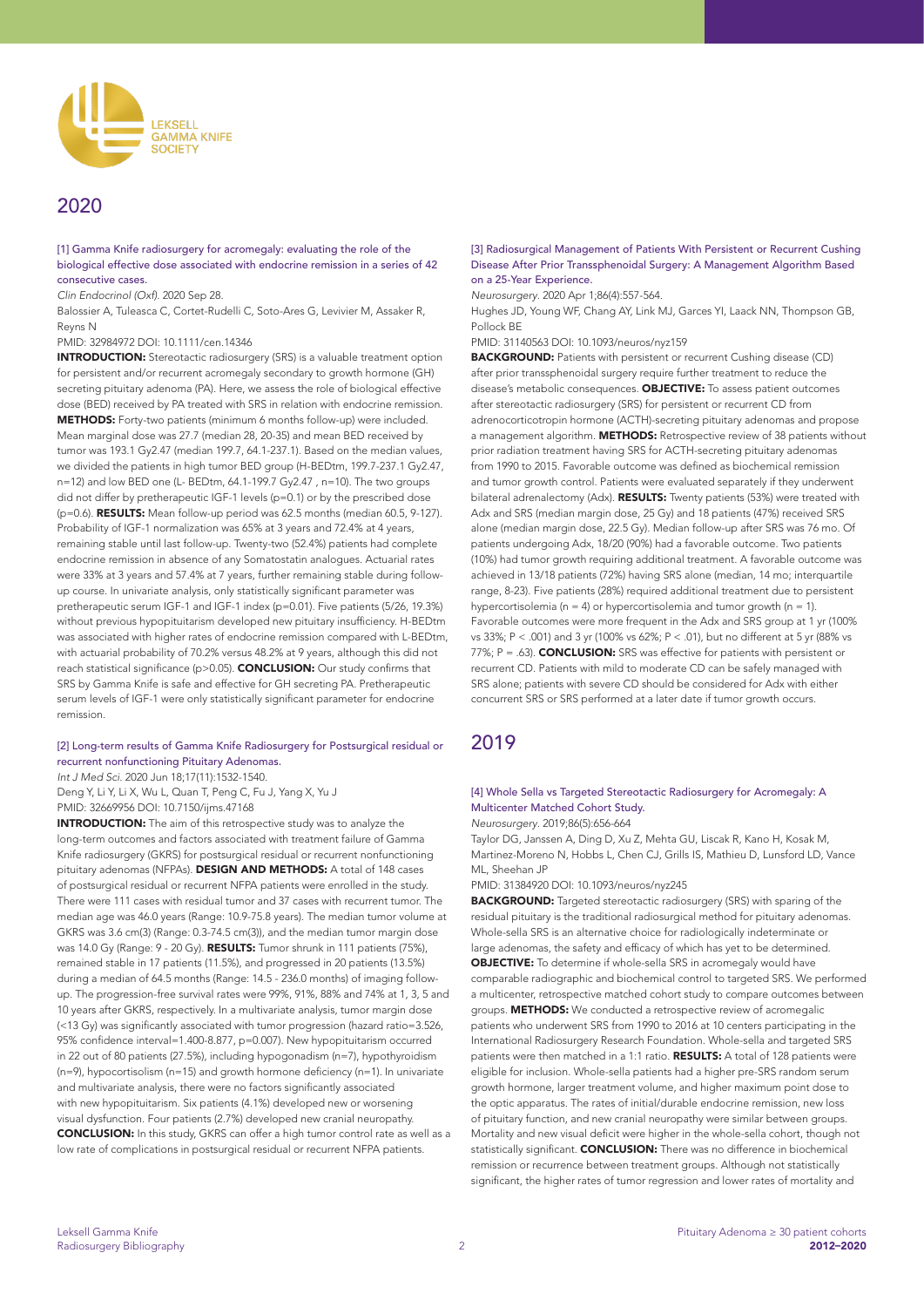

new visual deficit may suggest consideration of targeted SRS over whole-sella SRS in acromegaly treatment. Further research is needed to determine the association between visual deficits and mortality with whole-sella SRS.

# [5] Safety and efficacy of repeat radiosurgery for acromegaly: an International Multi-Institutional Study.

# *Journal of neuro-oncology*. 2019;145(2):301-307

Alonso CE, Bunevicius A, Trifiletti DM, Larner J, Lee CC, Pai FY, Liscak R, Kosak M, Kano H, Sisterson ND, Mathieu D, Lunsford LD, Sheehan JP PMID: 31541405 DOI: 10.1007/s11060-019-03296-8

PURPOSE: Surgical resection is the first line treatment for growth hormone (GH) secreting tumors. Stereotactic radiosurgery (SRS) is recommended for patients who do not achieve endocrine remission after resection. The purpose of this study was to evaluate safety and efficacy of repeat radiosurgery for acromegaly. METHODS: Three hundred and ninety-eight patients with acromegaly treated with the Gamma Knife radiosurgery (Elekta AB, Stockholm) were identified from the International Gamma Knife Research Foundation database. Among these, 21 patients underwent repeated SRS with sufficient endocrine follow-up and 18 patients had sufficient imaging follow-up. Tumor control was defined as lack of adenoma progression on imaging. Endocrine remission was defined as a normal IGF-1 concentration while off medical therapy. RESULTS: Median time from initial SRS to repeat SRS was 5.0 years. The median imaging and endocrine follow-up duration after repeat SRS was 3.4 and 3.8 years, respectively. The median initial marginal dose was 17 Gy, and the median repeat marginal dose was 23 Gy. Of the 18 patients with adequate imaging follow up, 15 (83.3%) patients had tumor control and of 21 patients with endocrine follow-up, 9 (42.9%) patients had endocrine remission at last follow-up visit. Four patients (19.0%) developed new deficits after repeat radiosurgery. Of these, 3 patients had neurologic deficits and 1 patient had endocrine deficit. **CONCLUSIONS:** Repeat radiosurgery for persistent acromegaly offers a reasonable benefit to risk profile for this challenging patient cohort. Further studies are needed to identify patients best suited for this type of approach.

# [6] Toxicity Profiles of Fractionated Radiotherapy, Contemporary Stereotactic Radiosurgery, and Transsphenoidal Surgery in Nonfunctioning Pituitary Macroadenomas.

*Cancers*. 2019;11(11) Chang CL, Yuan KS, Wu ATH, Wu SY PMID: 31717774 DOI: 10.3390/cancers11111658

BACKGROUND: Here, we compared the toxicity profiles of contemporary stereotactic radiosurgery (SRS), modern fractionated radiotherapy (FRT), and transsphenoidal surgery used to treat nonfunctioning pituitary macroadenomas. METHODS: We included the data of patients with nonfunctioning pituitary macroadenomas. To compare treatment outcomes, the patients were categorized groups 1 (those receiving modern FRT), 2 (those receiving contemporary SRS), and 3 (those receiving transsphenoidal surgery). The multivariable Cox proportional hazards regression analysis was performed to yielded adjusted hazard ratios (aHRs) and their 95% CIs for local recurrence in groups 2 and 3 compared with group 1. RESULTS: We included the data of 248 patients with nonfunctioning pituitary macroadenomas. The analytical results revealed no significant differences in second primary brain or head and neck cancer, hypopituitarism, or optic nerve injury between the three cohorts. The multivariable Cox proportional hazards regression analysis revealed that compared with group 1, the aHRs (95% CIs) for stroke risk in groups 2 and 3 were 0.37 (0.14-0.99) and 0.51 (0.31-0.84), respectively. **CONCLUSION:** Contemporary SRS and transsphenoidal surgery for nonfunctioning pituitary macroadenoma treatment have equivalent toxicity profiles. However, modern FRT for nonfunctioning pituitary macroadenoma treatment might considerably increase stroke risk.

# [7] The benefit and risk of stereotactic radiosurgery for prolactinomas: an international multicenter cohort study.

*Journal of neurosurgery*. 2019;:1-10

Hung YC, Lee CC, Yang HC, Mohammed N, Kearns KN, Nabeel AM, Abdel Karim K, Emad Eldin RM, El-Shehaby AMN, Reda WA, Tawadros SR, Liscak R, Jezkova J, Lunsford LD, Kano H, Sisterson ND, Martinez Alvarez R, Martinez Moreno NE, Kondziolka D, Golfinos JG, Grills I, Thompson A, Borghei-Razavi H, Maiti TK, Barnett GH, McInerney J, Zacharia BE, Xu Z, Sheehan JP PMID: 31374549 DOI: 10.3171/2019.4.JNS183443

**OBJECTIVE:** The most common functioning pituitary adenoma is prolactinoma. Patients with medically refractory or residual/recurrent tumors that are not amenable to resection can be treated with stereotactic radiosurgery (SRS). The aim of this multicenter study was to evaluate the role of SRS for treating prolactinomas. METHODS: This retrospective study included prolactinomas treated with SRS between 1997 and 2016 at ten institutions. Patients' clinical and treatment parameters were investigated. Patients were considered to be in endocrine remission when they had a normal level of prolactin (PRL) without requiring dopamine agonist medications. Endocrine control was defined as endocrine remission or a controlled PRL level </= 30 ng/ml with dopamine agonist therapy. Other outcomes were evaluated including new-onset hormone deficiency, tumor recurrence, and new neurological complications. RESULTS: The study cohort comprised 289 patients. The endocrine remission rates were 28%, 41%, and 54% at 3, 5, and 8 years after SRS, respectively. Following SRS, 25% of patients (72/289) had new hormone deficiency. Sixty-three percent of the patients (127/201) with available data attained endocrine control. Three percent of patients (9/269) had a new visual complication after SRS. Five percent of the patients (13/285) were recorded as having tumor progression. A pretreatment PRL level  $\langle$  = 270 ng/ml was a predictor of endocrine remission (p = 0.005, adjusted HR 0.487). An increasing margin dose resulted in better endocrine control after SRS (p = 0.033, adjusted OR 1.087). **CONCLUSIONS:** In patients with medically refractory prolactinomas or a residual/recurrent prolactinoma, SRS affords remarkable therapeutic effects in endocrine remission, endocrine control, and tumor control. New-onset hypopituitarism is the most common adverse event.

# [8] Gamma Knife radiosurgery for the treatment of Nelson's syndrome: a multicenter, international study.

#### *Journal of neurosurgery*. 2019;:1-6

Cordeiro D, Xu Z, Li CE, Iorio-Morin C, Mathieu D, Sisterson ND, Kano H, Attuati L, Picozzi P, Sheehan KA, Lee CC, Liscak R, Jezkova J, Lunsford LD, Sheehan J PMID: 31299652 DOI: 10.3171/2019.4.JNS19273

OBJECTIVE: Nelson's syndrome is a rare and challenging neuroendocrine disorder, and it is associated with elevated adrenocorticotrophic hormone (ACTH) level, skin hyperpigmentation, and pituitary adenoma growth. Management options including resection and medical therapy are traditional approaches. Ionizing radiation in the form of Gamma Knife radiosurgery (GKRS) is also being utilized to treat Nelson's syndrome. In the current study the authors sought to better define the therapeutic role of stereotactic radiosurgery (SRS) in Nelson's syndrome. METHODS: Study patients with Nelson's syndrome were treated with single-fraction GKRS (median margin dose of 25 Gy) at 6 different centers as part of an International Radiosurgery Research Foundation (IRRF) investigation. Data including neurological function, endocrine response, and radiological tumor response were collected and sent to the study-coordinating center for review. Fifty-one patients with median endocrine and radiological follow-ups of 91 and 80.5 months from GKRS, respectively, were analyzed for endocrine remission, tumor control, and neurological outcome. Statistical methods were used to identify prognostic factors for these endpoints. RESULTS: At last followup, radiological tumor control was achieved in 92.15% of patients. Endocrine remission off medical management and reduction in pre-SRS ACTH level were achieved in 29.4% and 62.7% of patients, respectively. Improved remission rates were associated with a shorter time interval between resection and GKRS (p = 0.039). Hypopituitarism was seen in 21.6% and new visual deficits were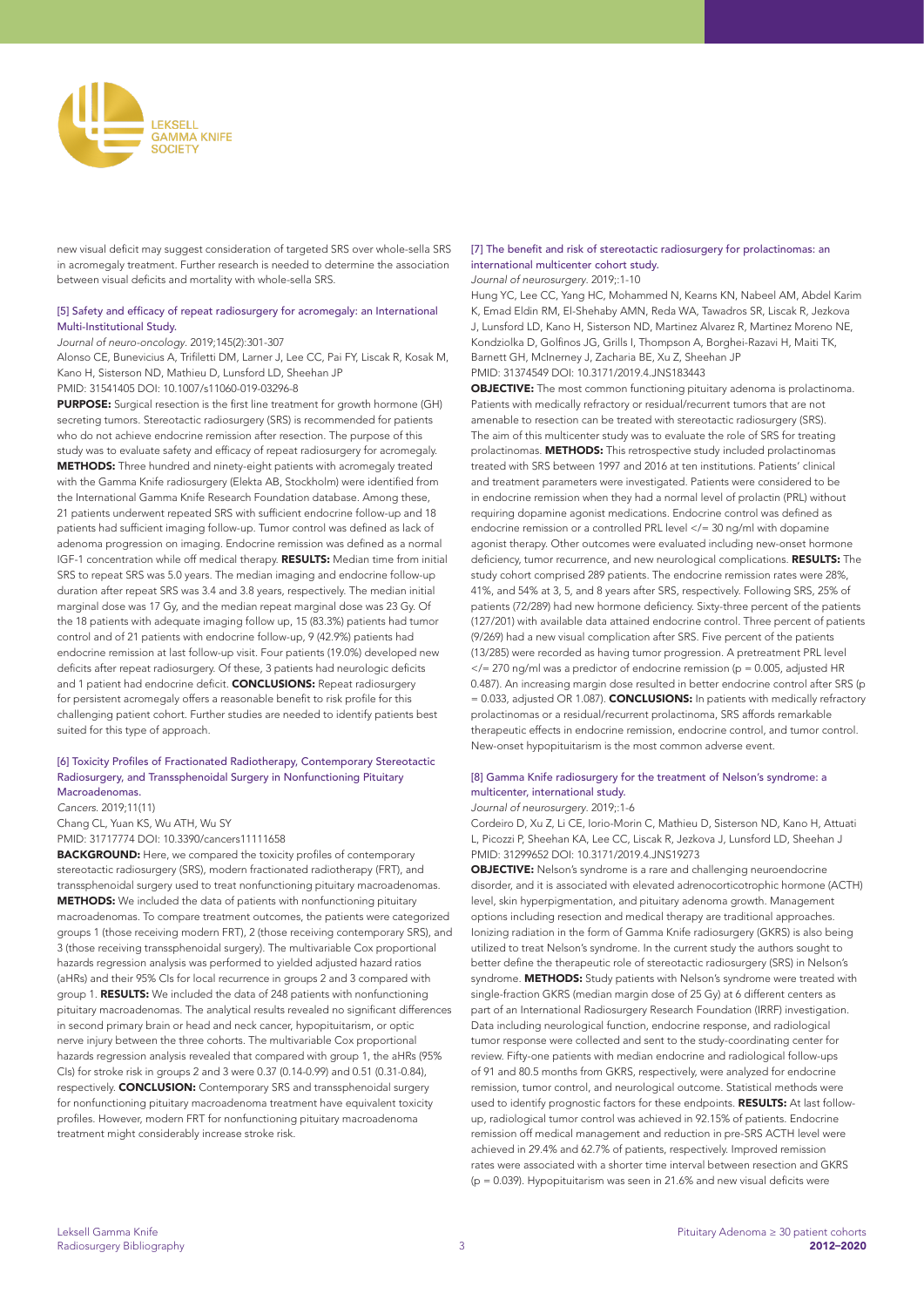

demonstrated in 15.7% of patients. CONCLUSIONS: GKRS affords a high rate of pituitary adenoma control and improvement in ACTH level for the majority of Nelson's syndrome patients. Hypopituitarism is the most common adverse effect from GKRS in Nelson's syndrome patients and warrants longitudinal follow-up for detection and endocrine replacement.

#### [9] Low-Dose Gamma Knife Radiosurgery for Acromegaly.

*Neurosurgery*. 2019;85(1):E20-E30

Pai FY, Chen CJ, Wang WH, Yang HC, Lin CJ, Wu HM, Lin YC, Chen HS, Yen YS, Chung WY, Guo WY, Pan DH, Shiau CY, Lee CC

PMID: 30169716 DOI: 10.1093/neuros/nyy410

BACKGROUND: Remission rate is associated with higher dose of Gamma Knife Radiosurgery (GKRS; Gamma Knife: Elekta AB, Stockholm, Sweden) for acromegaly, but the dose >/=25 Gy is not always feasible when the functioning adenoma is close to optic apparatus. **OBJECTIVE:** To evaluate the efficacy and safety of low-dose (<25 Gy) GKRS in the treatment of patients with acromegaly. METHODS: Single-center retrospective review of acromegaly cases treated with GKRS between June 1994 and December 2016. A total of 76 patients with the diagnosis of acromegaly who were treated with low-dose GKRS were selected for inclusion. Patients were treated with a median margin dose, isodose line, and treatment volume of 15.8 Gy, 57.5%, and 4.8 mL, respectively. Any identifiable portion of the optic apparatus was limited to a radiation dose of 10 Gy. All patients underwent full endocrine, ophthalmological, and imaging evaluation prior to and after GKRS treatments, and results of these were analyzed. RESULTS: Biochemical remission was achieved in 33 (43.4%) patients. Actuarial remission rates were 20.3%, 49.9%, and 76.3% at 4, 8, and 12 yr, respectively. Absence of cavernous sinus invasion ( $P = .042$ ) and lower baseline insulin-like growth factor-1 levels  $(P = 019)$  were significant predictors of remission. New hormone deficiencies were found in 9 (11.8%) patients. Actuarial hormone deficiency rates were 3%, 14%, and 22.2% at 4, 8, and 10 yr, respectively. Two (2.6%) patients who achieved initial remission experienced recurrence. No optic complications were encountered. CONCLUSION: Reasonable remission and new hormone deficiency rates can be achieved with low-dose GKRS for acromegaly. These rates may be comparable to those with standard GKRS margin doses.

# [10] Outcomes After Gamma Knife Stereotactic Radiosurgery in Pediatric Patients with Cushing Disease or Acromegaly: A Multi-Institutional Study. *World neurosurgery*. 2019;125:e1104-e1113

Shrivastava A, Mohammed N, Xu Z, Liscak R, Kosak M, Krsek M, Karim KA, Lee CC, Martinez-Moreno N, Lee Vance M, Lunsford LD, Sheehan JP PMID: 30790739 DOI: 10.1016/j.wneu.2019.01.252

OBJECTIVE: Pituitary adenomas comprise about 3% of all intracranial tumors in pediatric patients. This study examines the role of stereotactic radiosurgery in the management of pediatric acromegaly or patients with Cushing disease (CD). METHODS: From an international consortium, we retrospectively collected treatment and outcome data on pediatric adrenocorticotrophic hormone and growth hormone-secreting pituitary adenomas treated with Gamma Knife radiosurgery (GKRS). There were a total of 36 patients including 24 with CD and 12 with acromegaly. The data were analyzed to assess outcomes including tumor control, endocrine remission, and adverse effects. Statistical analysis was performed to determine correlation between clinical/treatment parameters and outcomes. RESULTS: At the last follow-up after GKRS, endocrine remission rates for CD and acromegaly were 80% and 42%, respectively. Tumor control was achieved in 87.5% of patients with CD and in 42% of patients with acromegaly. New pituitary hormone deficiency occurred in 7 of the 36 patients at a median time of 18 months after GKRS (range, 12-81 months). The predictive factors for endocrine remission were age <15 years ( $P = 0.015$ ) and margin dose ( $P =$ 0.042). The median endocrine follow-up was 63.7 months (range, 7-246 months). CONCLUSIONS: GKRS affords reasonable rates of endocrine remission and tumor control in most pediatric patients with functioning adenomas. The most common post-GKRS complication was hypopituitarism, although this occurred in

only a few patients. Given the larger at-risk period for pediatric patients, further study is required to evaluate for delayed recurrences and hypopituitarism.

# [11] Primary versus postoperative stereotactic radiosurgery for acromegaly: a multicenter matched cohort study.

*Journal of neurosurgery*. 2019;:1-10

Mohammed N, Ding D, Hung YC, Xu Z, Lee CC, Kano H, Martinez-Alvarez R, Martinez-Moreno N, Mathieu D, Kosak M, Cifarelli CP, Katsevman GA, Lunsford LD, Lee Vance M, Sheehan JP

PMID: 31026829 DOI: 10.3171/2019.1.JNS183398

**OBJECTIVE:** The role of primary stereotactic radiosurgery (SRS) in patients with medically refractory acromegaly who are not operative candidates or who refuse resection is poorly understood. The aim of this multicenter, matched cohort study was to compare the outcomes of primary versus postoperative SRS for acromegaly. METHODS: The authors reviewed an International Radiosurgery Research Foundation database of 398 patients with acromegaly who underwent SRS and categorized them into primary or postoperative cohorts. Patients in the primary SRS cohort were matched, in a 1:2 ratio, to those in the postoperative SRS cohort, and the outcomes of the 2 matched cohorts were compared. **RESULTS:** The study cohort comprised 78 patients (median follow-up 66.4 months), including 26 and 52 in the matched primary and postoperative SRS cohorts, respectively. In the primary SRS cohort, the actuarial endocrine remission rates at 2 and 5 years were 20% and 42%, respectively. The Cox proportional hazards model showed that a lower pre-SRS insulin-like growth factor-1 level was predictive of initial endocrine remission ( $p = 0.03$ ), whereas a lower SRS margin dose was predictive of biochemical recurrence after initial remission ( $p = 0.01$ ). There were no differences in the rates of radiological tumor control ( $p = 0.34$ ), initial endocrine remission ( $p$  $= 0.23$ ), biochemical recurrence after initial remission (p  $= 0.33$ ), recurrence-free survival ( $p = 0.32$ ), or hypopituitarism ( $p = 0.67$ ) between the 2 matched cohorts. CONCLUSIONS: Primary SRS has a reasonable benefit-to-risk profile for patients with acromegaly in whom resection is not possible, and it has similar outcomes to endocrinologically comparable patients who undergo postoperative SRS. SRS with medical therapy in the latent period can be used as an alternative to surgery in selected patients who cannot or do not wish to undergo resection.

### [12] Results of Treatment with Modern Fractionated Radiotherapy, Contemporary Stereotactic Radiosurgery, and Transsphenoidal Surgery in Nonfunctioning Pituitary Macroadenoma. *Journal of clinical medicine*. 2019;8(4)

Hsiao PK, Chang CL, Yuan KS, Wu ATH, Wu SY PMID: 30995734 DOI: 10.3390/jcm8040518

**BACKGROUND:** To compare the effects of contemporary stereotactic radiosurgery (SRS), modern fractionated radiotherapy (FRT), and transsphenoidal surgery on nonfunctioning pituitary macroadenoma. **METHODS:** We enrolled patients with nonfunctioning pituitary macroadenoma. To compare treatment outcomes, the patients were categorized into three groups according to the treatment modality: group 1, patients receiving modern FRT; group 2, patients receiving contemporary SRS; and group 3, patients receiving transsphenoidal surgery. RESULTS: In total, 548 patients with nonfunctioning pituitary macroadenoma were selected for our study. Univariate and multivariate Cox regression analysis results indicated that the treatment modalities were significant independent prognostic factors. In multivariable Cox proportional hazard regression analysis, the adjusted hazard ratios (aHR; 95% confidence interval (CI)) of local recurrence were 0.27 (0.10-0.91) and 1.95 (1.25-2.37) for the SRS and transsphenoidal surgery cohorts, respectively, in comparison with the FRT cohort. The aHR (95% CI) of all-cause mortality was 1.03 (0.68-1.56) for the transsphenoidal surgery cohort in comparison with the FRT cohort, without statistical significance. However, the aHR (95% CI) of all-cause mortality was 0.36 (0.15-0.85) for the SRS cohort in comparison with the FRT cohort. CONCLUSION: Contemporary SRS has optimal effects on local recurrence and survival compared with modern FRT and transsphenoidal surgery. Modern FRT is associated with more favorable local control and equal survival compared with transsphenoidal surgery.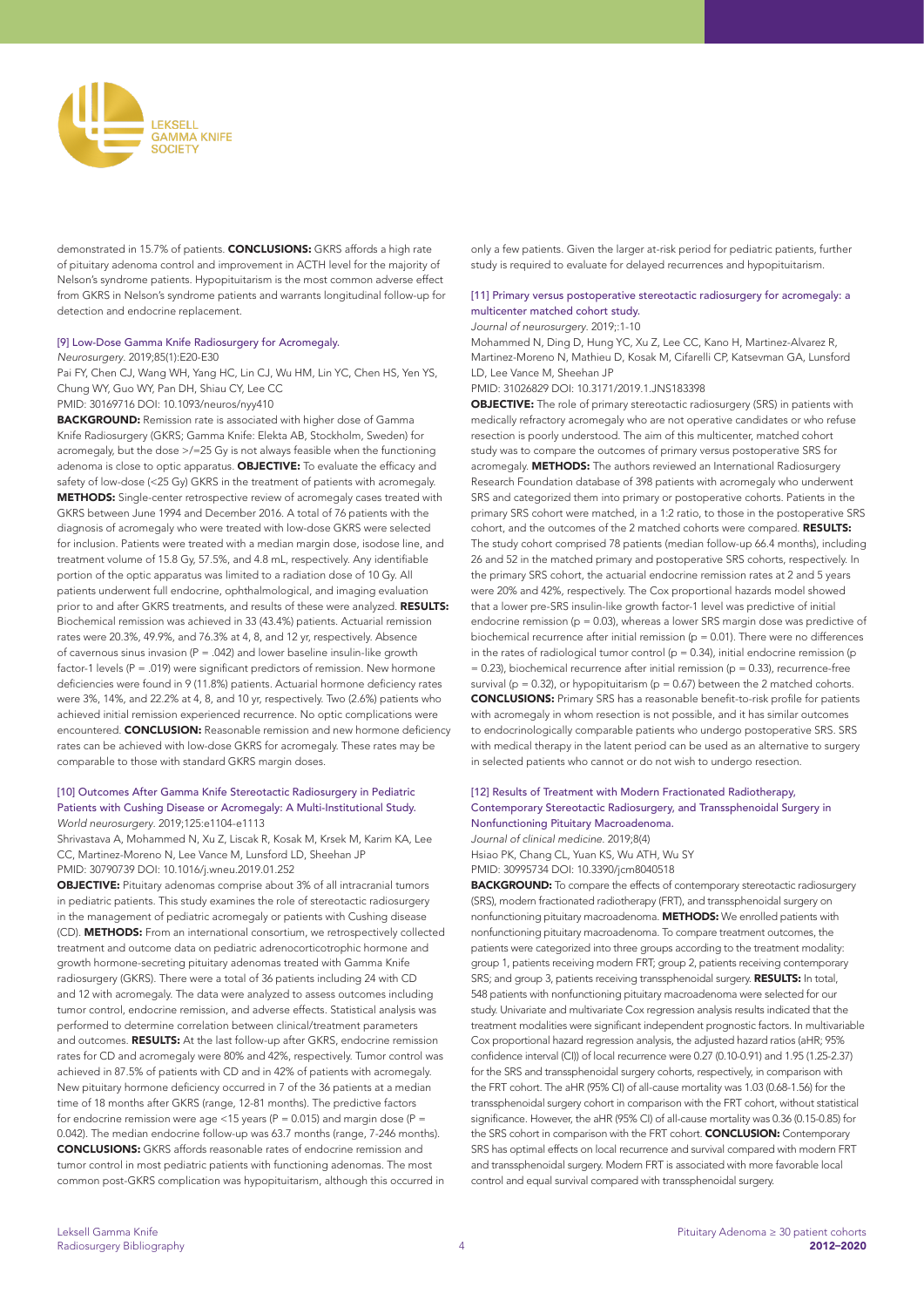

# [13] Radiation dose to neuroanatomical structures of pituitary adenomas and the effect of Gamma Knife radiosurgery on pituitary function.

*Journal of neurosurgery*. 2019;:1-8

Pomeraniec IJ, Taylor DG, Cohen-Inbar O, Xu Z, Lee Vance M, Sheehan JP PMID: 30978685 DOI: 10.3171/2019.1.JNS182296

OBJECTIVE: Gamma Knife radiosurgery (GKRS) provides a safe and effective management option for patients with all types of pituitary adenomas. The longterm adverse effects of targeted radiation to the hypothalamic-pituitary axis in relationship to radiation dose remain unclear. In this retrospective review, the authors investigated the role of differential radiation doses in predicting longterm clinical outcomes and pituitary function after GKRS for pituitary adenomas. METHODS: A cohort of 236 patients with pituitary tumors (41.5% nonfunctioning, 58.5% functioning adenomas) was treated with GKRS between 1998 and 2015. Point dosimetric measurements, with no minimum volume, to 14 consistent points along the hypothalamus bilaterally, pituitary stalk, and normal pituitary were made. Statistical analyses were performed to determine the impact of doses to critical structures on clinical, radiological, and endocrine outcomes. RESULTS: With a median follow-up duration of 42.9 months, 18.6% of patients developed new loss of pituitary function. The median time to endocrinopathy was 21 months (range 2-157 months). The median dose was 2.1 Gy to the hypothalamus, 9.1 Gy to the pituitary stalk, and 15.3 Gy to the normal pituitary. Increasing age (p = 0.015, HR 0.98) and ratio of maximum dose to the pituitary stalk over the normal pituitary gland ( $p = 0.013$ , HR 0.22) were independent predictors of new or worsening hypopituitarism in the multivariate analysis. Sex, margin dose, treatment volume, nonfunctioning adenoma status, or ratio between doses to the pituitary stalk and hypothalamus were not significant predictors. CONCLUSIONS: GKRS offers a low rate of delayed pituitary insufficiency for pituitary adenomas. Doses to the hypothalamus are low and generally do not portend endocrine deficits. Patients who are treated with a high dose to the pituitary stalk relative to the normal gland are at higher risk of post-GKRS endocrinopathy. Point dosimetry to specific neuroanatomical structures revealed that a ratio of stalk-to-gland radiation dose of 0.8 or more significantly increased the risk of endocrinopathy following GKRS. Improvement in the gradient index toward the stalk and normal gland may help preserve endocrine function.

### [14] Empirical versus progression-guided stereotactic radiosurgery for nonfunctional pituitary macroadenomas after subtotal resection.

*Journal of neuro-oncology*. 2019;142(2):291-297

Lee CC, Yang HC, Chen CJ, Lin CJ, Wu HM, Chung WY, Shiau CY, Guo WY, Pan DH

#### PMID: 30635763 DOI: 10.1007/s11060-019-03095-1

OBJECTIVE: There is a lack of consensus regarding whether if residual nonfunctional macroadenomas (NFM) should undergo empirical stereotactic radiosurgery (SRS) or be monitored until tumor progression before SRS treatment. The aim of this study is to compare the risks and benefits of empirical versus progression-guided SRS for NFM after subtotal resection. METHODS: This is a retrospective study of consecutive NFM patients who subtotal surgical resection followed by SRS between 1999 and 2014. Patients were dichotomized into two groups: empirical SRS (SRS without evidence of tumor progression) and progression-guided SRS (SRS after demonstration of tumor progression) groups. Tumor response was categorized into: (1) regression, >/= 10% decrease in tumor volume; (2) stable, < 10% increase or decrease in tumor volume; and (3) progression, >/= 10% increase in tumor volume. Tumor control comprised stable tumor response and tumor regression. RESULTS: Of the 112 patients who underwent SRS for NFM, 106 patients were treated for residual NFM after surgical resection, and included in the final analysis. The empirical SRS and progressionguided SRS groups comprised 46 and 60 patients, respectively. Overall tumor control rate was 88.7%. Higher rate of tumor control was achieved in the empirical SRS group compared to the progression-guided SRS group (95.65% vs. 83.33%, p = 0.047). Rates of new visual field deficit, cranial neuropathy and endocrinopathy were comparable between the two groups. Empirical SRS group had higher rates

of progression-free survival compared to progression-guided SRS group (p = 0.015). Actuarial progression-free survival rates for the empirical SRS group were 93.2%, 93.2%, and 81.5% at 3, 5, and 10 years after SRS. Actuarial progressionfree survival rates for the progression-guided SRS were 86.4%, 82.1%, and 68.4% at 3, 5, and 10 years after SRS. **CONCLUSION:** Empirical SRS offers higher rates of tumor control and progression-free survival compared to progressionguided SRS in patients with residual NFM after surgical resection. Rates of new hypopituitarism and cranial neuropathies were comparable between the two groups.

# [15] Stereotactic Radiosurgery for Acromegaly: An International Multicenter Retrospective Cohort Study.

# *Neurosurgery*. 2019;84(3):717-725

Ding D, Mehta GU, Patibandla MR, Lee CC, Liscak R, Kano H, Pai FY, Kosak M, Sisterson ND, Martinez-Alvarez R, Martinez-Moreno N, Mathieu D, Grills IS, Blas K, Lee K, Cifarelli CP, Katsevman GA, Lee JYK, McShane B, Kondziolka D, Lunsford LD, Vance ML, Sheehan JP

PMID: 29757421 DOI: 10.1093/neuros/nyy178

**BACKGROUND:** Stereotactic radiosurgery (SRS) is a treatment option for persistent or recurrent acromegaly secondary to a growth hormone secreting pituitary adenoma, but its efficacy is inadequately defined. OBJECTIVE: To assess, in a multicenter, retrospective cohort study, the outcomes of SRS for acromegaly and determine predictors. **METHODS:** We pooled and analyzed data from 10 participating institutions of the International Gamma Knife Research Foundation for patients with acromegaly who underwent SRS with endocrine follow-up of >/=6 mo. RESULTS: The study cohort comprised 371 patients with a mean endocrine follow-up of 79 mo. IGF-1 lowering medications were held in 56% of patients who were on pre-SRS medical therapy. The mean SRS treatment volume and margin dose were 3.0 cm3 and 24.2 Gy, respectively. The actuarial rates of initial and durable endocrine remission at 10 yr were 69% and 59%, respectively. The mean time to durable remission after SRS was 38 mo. Biochemical relapse after initial remission occurred in 9%, with a mean time to recurrence of 17 mo. Cessation of IGF-1 lowering medication prior to SRS was the only independent predictor of durable remission  $(P = .01)$ . Adverse radiation effects included the development of >/=1 new endocrinopathy in 26% and >/=1 cranial neuropathy in 4%. **CONCLUSION:** SRS is a definitive treatment option for patients with persistent or recurrent acromegaly after surgical resection. There appears to be a statistical association between the cessation of IGF-1 lowering medications prior to SRS and durable remission.

### [16] The role of Crooke's changes in recurrence and remission after gamma knife radiosurgery.

*Journal of neuro-oncology*. 2019;142(1):171-181

Cordeiro D, Xu Z, Nasser M, Lopes B, Vance ML, Sheehan J

PMID: 30607704 DOI: 10.1007/s11060-018-03078-8

PURPOSE: The objective of this study is to evaluate the role of Crooke's changes (CC) in normal the peri-tumoral anterior pituitary gland, in patients with Cushing's disease (CD) with a histopathological confirmed corticotroph adenoma, and determine if there is any difference in the recurrence and remission rates in CD patients after treatment with Gamma Knife Radiosurgery (GKRS). METHODS: All patients treated with GKRS for CD from 2005 to 2016 at our institution were identified. Patients had a confirmed adrenocorticotropic (ACTH)-secreting adenoma, i.e. corticotroph adenoma, and normal pituitary gland included in the surgical specimen, and specimens were stained with hematoxylin and eosin and also immunostaining for cytokeratin and ACTH. Statistical analyses were performed in a total of 61 patients who met the inclusion criteria. Additionally, we analyzed 20 patients in each group, with and without CC, after they were matched in a propensity score fashion. RESULTS: Endocrine remission defined as, a normal 24 h urine free cortisol while off suppressive medication, occurred in 48 patients (78.7%), with 76.9% in those with CC and 81.8% in those without CC. There was no statistical significant difference between the two groups in regarding remission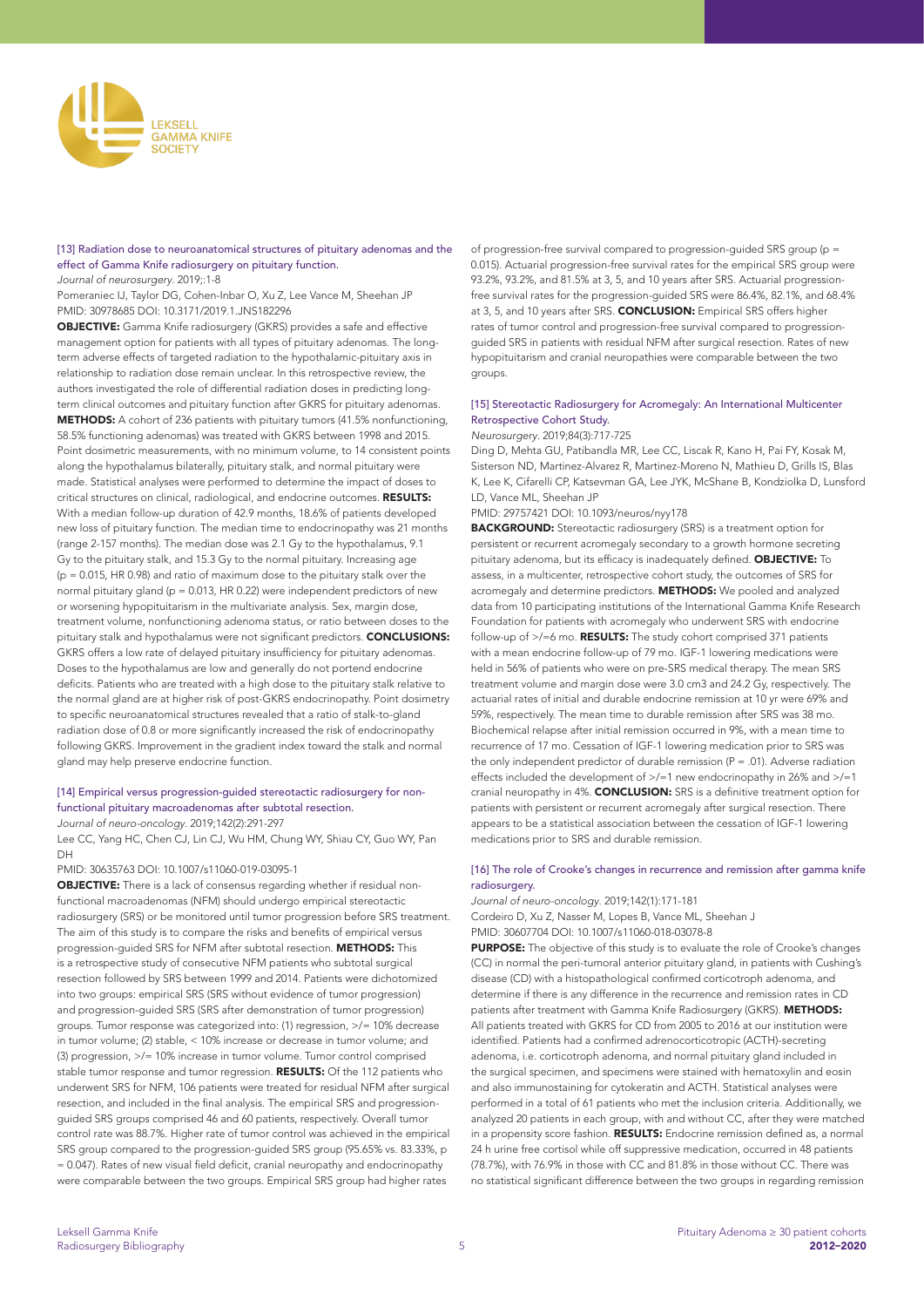

 $(p = 0.312)$  or recurrence  $(p = 0.659)$  in either the unmatched or matched cohorts. CONCLUSION: The presence or absence of CC in normal pituitary gland does not appear to confer a lower rate of remission or a higher rate of recurrence after GKRS. Patients with pituitary corticotroph adenomas that present with CC features may be well served by Stereotactic radiosurgery (SRS).

### [17] Safety and efficacy of multisession gamma knife radiosurgery for residual or recurrent pituitary adenomas.

*Endocrine*. 2019 Feb 23. pii: 10.1007/s12020-019-01876-2.

Albano L, Losa M, Nadin F, Barzaghi LR, Parisi V, Del Vecchio A, Bolognesi A, Mortini P

# PMID: 30798432 DOI: 10.1007/s12020-019-01876-2

PURPOSE: To define the efficacy and complications of multisession Gamma Knife radiosurgery (MGKRS) delivered in three consecutive sessions for the treatment of residual or recurrent pituitary adenomas (PAs). METHODS: This was a retrospective study of data from the Neurosurgery and Gamma Knife Radiosurgery Department at San Raffaele Hospital between May 2008 and September 2017. We recruited 47 consecutive patients undergoing MGKRS in three consecutive fractions for residual or recurrent PA with a distance from the anterior optic pathway inferior to 2-3 mm. RESULTS: Thirty-eight (80.8%) patients had a nonfunctioning-PA (NFPA) while 9 (19.2%) had a hormone-secreting PA (HSPA). Tumor control was achieved in 100% of patients. Tumor shrinkage was seen in 33 out of 44 (75.0%) patients with a radiological follow-up. Mean tumor volume before MGKRS was 3.93 cm(3). The mean tumor volume at last followup was 2.11 cm(3), with a mean tumor shrinkage of 50.2%, as compared with baseline. One case of suspected radiation-induced optic neuropathy (RION) was documented while new-onset hypopituitarism for any axis occurred in 12 of the 31  $(38.7%)$  patients at risk. The mean follow-up was  $44.6 + 7.40$  months (range, 6-111) months). CONCLUSIONS: MGKRS is a valid alternative to external fractionated radiotherapy and other types of stereotactic radiosurgery for the treatment of PAs, achieving a high tumor control rate with a low risk of visual deterioration. Moreover, the majority of patients showed a significant reduction of tumor size in the long term.

### [18] Long-Term Efficacy and Tolerability of Gamma Knife Radiosurgery for Growth Hormone-Secreting Adenoma: A Retrospective Multicenter Study (MERGE-001).

*World neurosurgery*. 2019;122:e1291-e1299

Kong DS, Kim YH, Kim YH, Hur KY, Kim JH, Kim MS, Paek SH, Kwon DH, Kim DK, Lee JI

PMID: 30448582 DOI: 10.1016/j.wneu.2018.11.038

**OBJECTIVE:** Little is known about the long-term efficacy, prognostic factors, and tolerability of gamma knife radiosurgery (GKS) for acromegaly. The aim of this study was to investigate long-term hormonal effects, prognostic factors, and tolerability of GKS in patients with growth hormone-secreting adenoma. METHODS: A retrospective multicenter study over 25 years with a median followup of 85.2 months was performed. A total of 138 patients from 3 tertiary referral centers in South Korea were included in this study between 1991 and 2017. Main outcome measures were endocrine remission, endocrine control under somatostatin analogues, and hypopituitarism. RESULTS: With a mean followup period of 85.2 months (range, 12-304 months), overall median time to the endocrine remission and control under long-acting somatostatin analogues was 138 months and 96 months, respectively. Female sex, normal age-adjusted insulin growth factor-1 (IGF-1) </= 2, and GKS as an adjuvant treatment were significantly favorable factors for remission (P =  $0.004$ , P =  $0.001$ , P =  $0.010$ , respectively). The early response group had a significantly lower proportion of normal age-adjusted IGF-1 levels >2 than did the late response group (22.2% vs. 51.7%, P = 0.035); also, the early response group had lower radiation dose than the late response group (24.3 Gy vs. 27.0 Gy, P = 0.003). The incidence of GKS-induced hypopituitarism (1 or more) was 12 of 138 patients (8.6%) at the last follow-up. CONCLUSIONS: In acromegalic patients, women with normal age-adjusted IGF-1 </= 2 and GKS

as an adjuvant treatment have a better response to GKS. We should take into account the variability of radiosensitivity of the tumor according to the gender and IGF-1 level.

### [19] Long-Term Follow-Up Studies of Gamma Knife Radiosurgery for Postsurgical Nonfunctioning Pituitary Adenomas. *World neurosurgery*. 2019;

Sun S, Liu A, Zhang Y

PMID: 30660894 DOI: 10.1016/j.wneu.2019.01.009

**OBJECTIVE:** The aim of this study was to evaluate the long-term clinical outcomes of Gamma Knife radiosurgery (GKRS) for residual and recurrent nonfunctioning pituitary adenomas (NFPAs) after surgery and the role of GKRS in the management of NFPAs. METHODS: Between January 2000 and December 2010, 204 patients with residual or recurrent NFPAs undergoing GKRS were enrolled in this study according to the inclusion criteria. The median age of the patients was 48 years (mean, 48 years; range, 14-79 years). The median tumor volume was 3.3 mL (mean, 5.2 mL; range, 0.3-26.4 mL). The median margin dose was 14 Gy (mean, 14 Gy; range, 9-18 Gy). The median maximum dose was 31 Gy (mean, 30 Gy; 20-40 Gy). The median duration of follow-up was 86 months (mean, 88 months; range, 12-213 months). RESULTS: Of these 204 patients, the latest follow-up magnetic resonance imaging studies showed tumor regression in 102 patients (50%), tumor stability in 81 patients (40%), and tumor enlargement in 21 patients (10%). The tumor control rate of this cohort was 90%. The cumulative progression-free survival at 3, 5, 8, 10, and 15 years was 97%, 95%, 92%, 92%, and 81%, respectively. Thirty-seven patients (18%) developed new-onset hypopituitarism, with 1 patient experiencing panhypopituitarism. Five patients (2.5%) presented with new or worsening visual dysfunction without tumor growth. No new cranial nerve dysfunction was shown and no second brain tumor was identified. **CONCLUSIONS:** GKRS provided high tumor control and a low complication rate in our long-term follow-up. We recommend that early GKRS should be considered the routine adjuvant treatment for residual NFPAs approximately 6 months after subtotal surgical resection.

# 2018

[20] Neurocognitive changes in pituitary adenoma patients after Gamma Knife radiosurgery.

*Journal of neurosurgery*. 2018;129(Suppl1):55-62 Tooze A, Sheehan JP

PMID: 30544290 DOI: 10.3171/2018.7.GKS181595

OBJECTIVE: Pituitary adenomas and the treatment required for the underlying neuropathology have frequently been associated with cognitive dysfunction. However, the mechanisms for these impairments remain the subject of much debate. The authors evaluated cognitive outcomes in patients treated with or without Gamma Knife radiosurgery (GKRS) for an underlying pituitary adenoma. METHODS: This was a retrospective, institutional review board-approved, singleinstitution study. A total of 51 patients (23 male, 28 female) treated for pituitary adenoma were included in this neurocognitive study. Twenty-one patients underwent GKRS following transsphenoidal surgery, 22 patients were treated with transsphenoidal surgery alone, and eight patients were conservatively managed or were treated with medical management alone. Comparisons using psychometric tests of general intellectual abilities, memory, and executive functions were made between the treatment groups, between male and female patients, and between patients with Cushing's disease and those with nonfunctioning adenoma (NFA). RESULTS: The entire patient sample, the NFA group, and the GKRS group scored significantly below expected on measures of both immediate and delayed memory, particularly for visually presented information ( $p \lt 0.05$ ); however, there were no significant differences between the patients with Cushing's disease and those with NFA (t </= 0.56, p >/= 0.52). In those who underwent GKRS,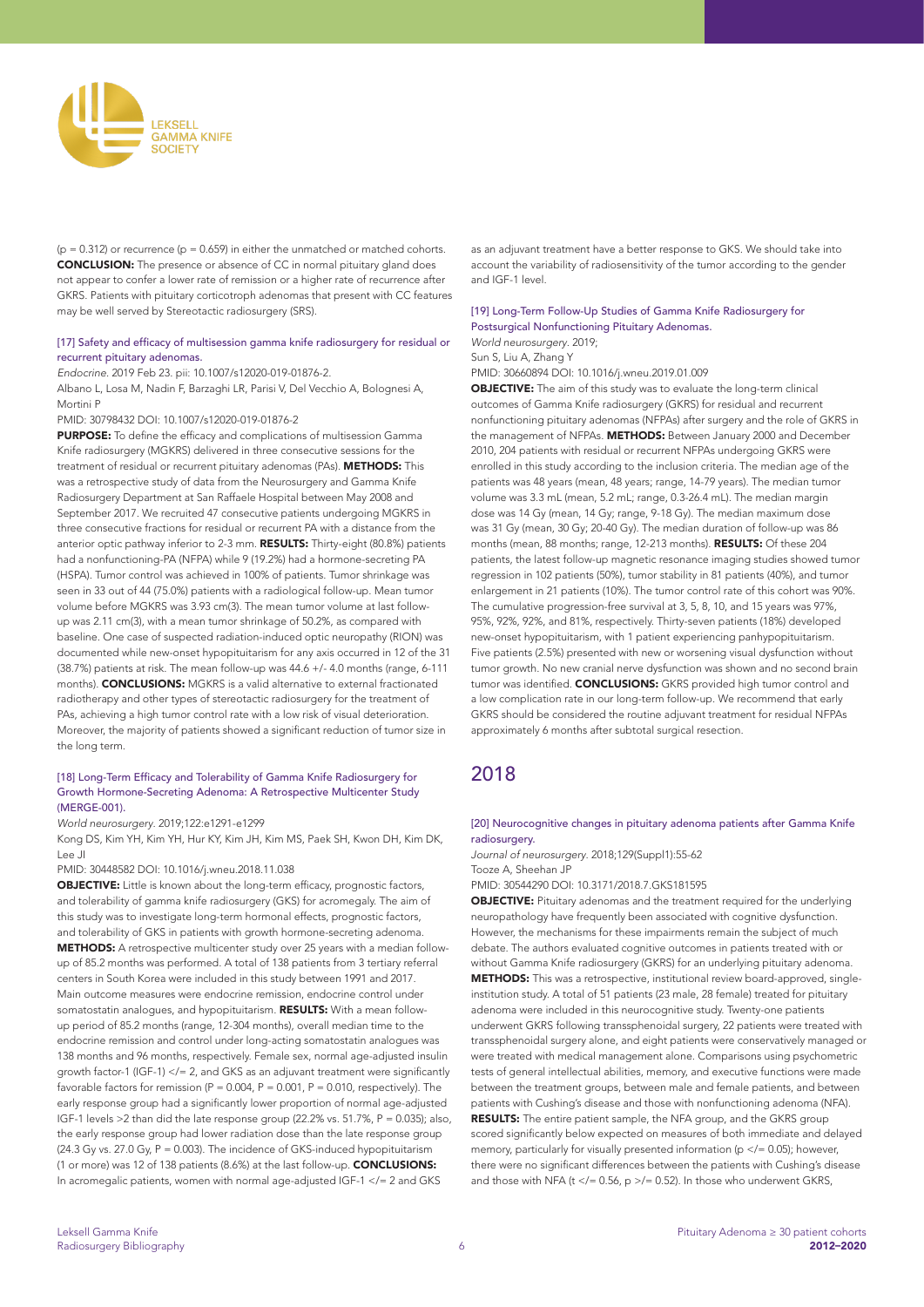

memory scores were not significantly different from those in the patients who did not undergo GKRS (t </= 1.32, p >/= 0.19). Male patients across the sample were more likely to demonstrate impairments in both immediate memory (t = -3.41,  $p = 0.003$ ) and delayed memory (t = -3.80,  $p = 0.001$ ) than were female patients (t </= 1.09, p >/= 0.29). There were no impairments on measures of general intellectual functioning or executive functions in any patient group. The potential contributions of tumor size and hormone levels are discussed. CONCLUSIONS: Overall, pituitary adenoma patients demonstrated relative impairment in anterograde memory. However, GKRS did not lead to adverse effects for immediate or delayed memory in pituitary adenoma patients. Cognitive assessment of pituitary adenoma patients is important in their longitudinal care.

# [21] Hypopituitarism after Gamma Knife surgery for postoperative nonfunctioning pituitary adenoma.

*Journal of neurosurgery*. 2018;129(Suppl1):47-54

Oh JW, Sung KS, Moon JH, Kim EH, Chang WS, Jung HH, Chang JW, Park YG, Kim SH, Chang JH

PMID: 30544293 DOI: 10.3171/2018.7.GKS181589

OBJECTIVE: This study investigated long-term follow-up data on the combined pituitary function test (CPFT) in patients who had undergone transsphenoidal surgery (TSS) for nonfunctioning pituitary adenoma (NFPA) to determine the clinical parameters indicative of hypopituitarism following postoperative Gamma Knife surgery (GKS). METHODS: Between 2001 and 2015, a total of 971 NFPA patients underwent TSS, and 76 of them (7.8%) underwent postoperative GKS. All 76 patients were evaluated with a CPFT before and after GKS. The hormonal states were analyzed based on the following parameters: relevant factors before GKS (age, sex, extent of resection, pre-GKS hormonal states, time interval between TSS and GKS), GKS-related factors (tumor volume; radiation dose to tumor, pituitary stalk, and normal gland; distance between tumor and stalk), and clinical outcomes (tumor control rate, changes in hormonal states, need for hormone-related medication due to hormonal changes). RESULTS: Of the 971 NFPA patients, 797 had gross-total resection (GTR) and 174 had subtotal resection (STR). Twenty-five GTR patients (3.1%) and 51 STR patients (29.3%) underwent GKS. The average follow-up period after GKS was 53.5 +/- 35.5 months, and the tumor control rate was 96%. Of the 76 patients who underwent GKS, 23 were excluded due to pre-GKS panhypopituitarism (22) or loss to follow-up (1). Hypopituitarism developed in 13 (24.5%) of the remaining 53 patients after GKS. A higher incidence of post-GKS hypopituitarism occurred in the patients with normal pre-GKS hormonal states (41.7%, 10/24) than in the patients with abnormal pre-GKS hormonal states (10.3%, 3/29; p = 0.024). Target tumor volume (4.7 +/- 3.9 cm3), distance between tumor and pituitary stalk (2.0 +/- 2.2 mm), stalk dose (cutoffs: mean dose 7.56 Gy, maximal dose 12.3 Gy), and normal gland dose (cutoffs: maximal dose 13.9 Gy, minimal dose 5.25 Gy) were factors predictive of post-GKS hypopituitarism (p < 0.05). CONCLUSIONS: This study analyzed the long-term follow-up CPFT data on hormonal changes in NFPA patients who underwent GKS after TSS. The authors propose a cutoff value for the radiation dose to the pituitary stalk and normal gland for the prevention of post-GKS hypopituitarism.

# [22] Hypopituitarism after Gamma Knife radiosurgery for pituitary adenomas: a multicenter, international study

### *Journal of neurosurgery*. 2018;

Cordeiro D, Xu Z, Mehta GU, Ding D, Vance ML, Kano H, Sisterson N, Yang HC, Kondziolka D, Lunsford LD, Mathieu D, Barnett GH, Chiang V, Lee J, Sneed P, Su YH, Lee CC, Krsek M, Liscak R, Nabeel AM, El-Shehaby A, Karim KA, Reda WA, Martinez-Moreno N, Martinez-Alvarez R, Blas K, Grills I, Lee KC, Kosak M, Cifarelli CP, Katseyman GA, Sheehan JP

# PMID: 31369225 DOI: 10.3171/2018.5.JNS18509

OBJECTIVE: Recurrent or residual adenomas are frequently treated with Gamma Knife radiosurgery (GKRS). The most common complication after GKRS for pituitary adenomas is hypopituitarism. In the current study, the authors detail

the timing and types of hypopituitarism in a multicenter, international cohort of pituitary adenoma patients treated with GKRS. METHODS: Seventeen institutions pooled clinical data obtained from pituitary adenoma patients who were treated with GKRS from 1988 to 2016. Patients who had undergone prior radiotherapy were excluded. A total of 1023 patients met the study inclusion criteria. The treated lesions included 410 nonfunctioning pituitary adenomas (NFPAs), 262 cases of Cushing's disease (CD), and 251 cases of acromegaly. The median follow-up was 51 months (range 6-246 months). Statistical analysis was performed using a Cox proportional hazards model to evaluate factors associated with the development of new-onset hypopituitarism. RESULTS: At last follow-up, 248 patients had developed new pituitary hormone deficiency (86 with NFPA, 66 with CD, and 96 with acromegaly). Among these patients, 150 (60.5%) had single and 98 (39.5%) had multiple hormone deficiencies. New hormonal changes included 82 cortisol (21.6%), 135 thyrotropin (35.6%), 92 gonadotropin (24.3%), 59 growth hormone (15.6%), and 11 vasopressin (2.9%) deficiencies. The actuarial 1-year, 3-year, 5-year, 7-year, and 10-year rates of hypopituitarism were 7.8%, 16.2%, 22.4%, 27.5%, and 31.3%, respectively. The median time to hypopituitarism onset was 39 months. In univariate analyses, an increased rate of new-onset hypopituitarism was significantly associated with a lower isodose line ( $p = 0.006$ ) HR = 8.695), whole sellar targeting ( $p = 0.033$ , HR = 1.452), and treatment of a functional pituitary adenoma as compared with an NFPA ( $p = 0.008$ , HR = 1.510). In multivariate analyses, only a lower isodose line was found to be an independent predictor of new-onset hypopituitarism (p = 0.001, HR = 1.38). **CONCLUSIONS:** Hypopituitarism remains the most common unintended effect of GKRS for a pituitary adenoma. Treating the target volume at an isodose line of 50% or greater and avoiding whole-sellar radiosurgery, unless necessary, will likely mitigate the risk of post-GKRS hypopituitarism. Follow-up of these patients is required to detect and treat latent endocrinopathies.

# [23] Outcome of partially irradiated recurrent nonfunctioning pituitary macroadenoma by gamma knife radiosurgery.

*Journal of neuro-oncology*. 2018;139(3):767-775

Shen CC, You WC, Sun MH, Lee SD, Tsou HK, Chen YJ, Sheu ML, Sheehan J, Pan  $H\subset$ 

# PMID: 29948768 DOI: 10.1007/s11060-018-2925-2

BACKGROUND: Gamma knife treatment outcome of large pituitary tumors which are only partially irradiated secondary to immediate proximity to critical structures such as the optic apparatus have not been rigorously studied. MATERIALS AND METHODS: From July 2003 to December 2013, there were 41 cases of recurrent or residual nonfunctioning pituitary macroadenoma partially treated with gamma knife radiosurgery (GKRS) because the adenoma obscured part of the optic apparatus on planning SRS MR imaging. RESULTS: The follow up period after GKRS was 92.3 +/- 5.6 months. The percentage of tumor coverage with the full dose was 88.5 +/- 0.7%. Five of 43 (11.6%) patients experienced a transient visional decrease and one patient experienced a permanent visual field defect. During the follow up, two patients underwent transphenoidal surgery and one patient had a craniotomy due to tumor progression. Seven patients (16.2%) developed cortisol and thyroxine deficiencies. In multiple variant analyses, transient visual decline was correlated to the tumor volume (> 3.5 cc), percentage of tumor coverage (< 90%), the distance from the optic apparatus to the pituitary stalk (> 15 mm) and percentage of tumor above the orbital apex (65%). CONCLUSION: In the limited case of this cohort, we found that partially treated pituitary nonfunctioning macroadenoma yielded a high tumor control rate. However, visual decline as a result of tumor progression or radiation effect can occur in a minority of patients. The radiosurgical technique warrants further study to better define the long-term risk to benefit profile for its use in complex pituitary macroadenoma obscuring part of the optic apparatus.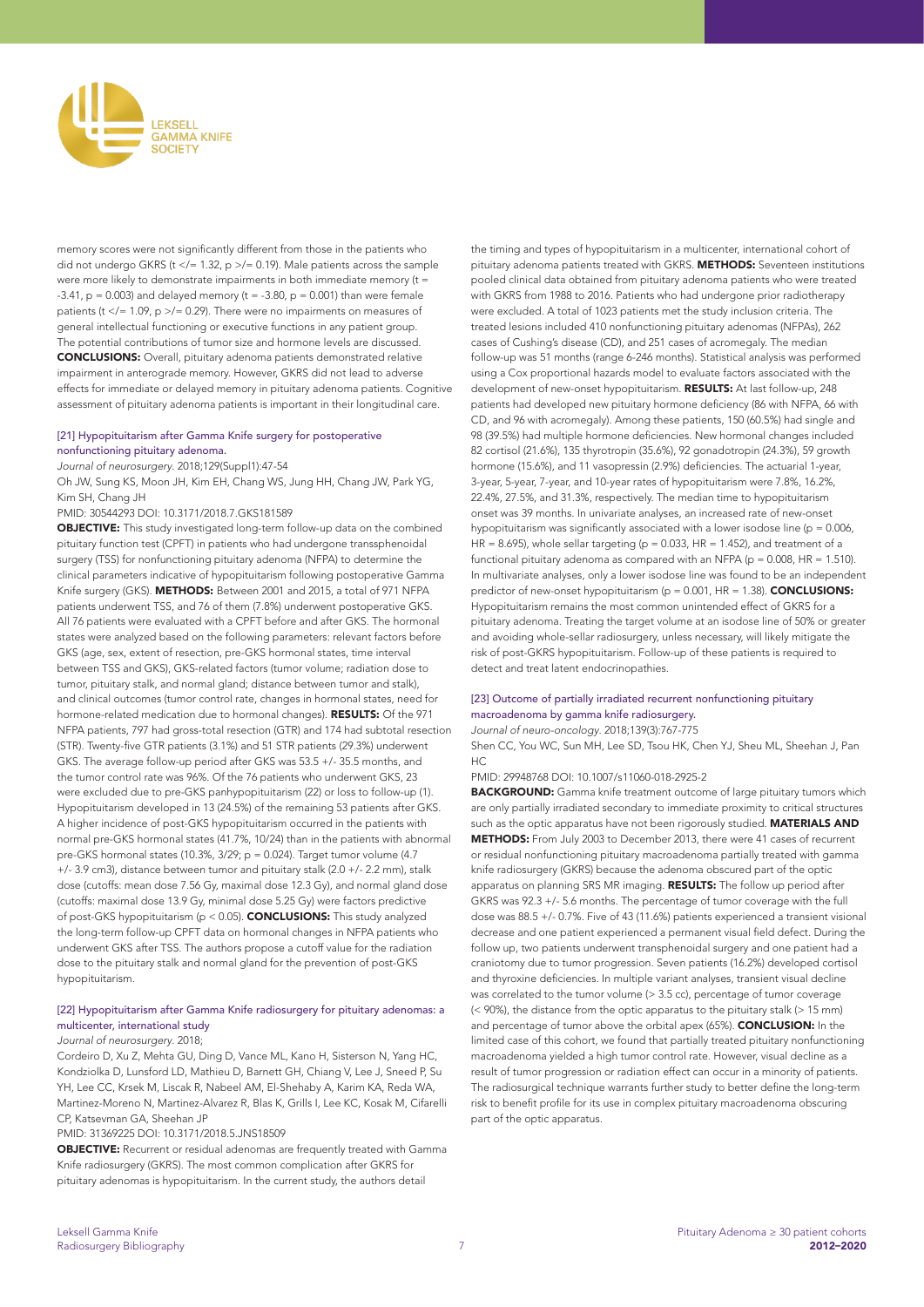

# [24] Early versus late Gamma Knife radiosurgery following transsphenoidal surgery for nonfunctioning pituitary macroadenomas: a multicenter matchedcohort study.

#### *Journal of neurosurgery*. 2018;129(3):648-657

Pomeraniec IJ, Kano H, Xu Z, Nguyen B, Siddiqui ZA, Silva D, Sharma M, Radwan H, Cohen JA, Dallapiazza RF, Iorio-Morin C, Wolf A, Jane JA, Grills IS, Mathieu D, Kondziolka D, Lee CC, Wu CC, Cifarelli CP, Chytka T, Barnett GH, Lunsford LD, Sheehan JP

# PMID: 29076785 DOI: 10.3171/2017.5.JNS163069

**OBJECTIVE:** Gamma Knife radiosurgery (GKRS) is frequently used to treat residual or recurrent nonfunctioning pituitary macroadenomas. There is no consensus as to whether GKRS should be used early after surgery or if radiosurgery should be withheld until there is evidence of imaging-defined progression of tumor. Given the high incidence of adenoma progression after subtotal resection over time, the present study intended to evaluate the effect of timing of radiosurgery on outcome. METHODS: This is a multicenter retrospective review of patients with nonfunctioning pituitary macroadenomas who underwent transsphenoidal surgery followed by GKRS from 1987 to 2015 at 9 institutions affiliated with the International Gamma Knife Research Foundation. Patients were matched by adenoma and radiosurgical parameters and stratified based on the interval between last resection and radiosurgery. Operative results, imaging data, and clinical outcomes were compared across groups following early (</= 6 months after resection) or late (> 6 months after resection) radiosurgery. RESULTS: After matching, 222 patients met the authors' study criteria (from an initial collection of 496 patients) and were grouped based on early ( $n = 111$ ) or late (n = 111) GKRS following transsphenoidal surgery. There was a greater risk of tumor progression after GKRS ( $p = 0.013$ ) and residual tumor ( $p = 0.038$ ) in the late radiosurgical group over a median imaging follow-up period of 68.5 months. No significant difference in the occurrence of post-GKRS endocrinopathy was observed ( $p = 0.68$ ). Thirty percent of patients without endocrinopathy in the early cohort developed new endocrinopathies during the follow-up period versus 27% in the late cohort ( $p = 0.84$ ). Fourteen percent of the patients in the early group and 25% of the patients in the late group experienced the resolution of endocrine dysfunction after original presentation ( $p = 0.32$ ). **CONCLUSIONS:** In this study, early GKRS was associated with a lower risk of radiological progression of subtotally resected nonfunctioning pituitary macroadenomas compared with expectant management followed by late radiosurgery. Delaying radiosurgery may increase patient risk for long-term adenoma progression. The timing of radiosurgery does not appear to significantly affect the rate of delayed endocrinopathy.

# [25] Upfront Gamma Knife radiosurgery for Cushing's disease and acromegaly: a multicenter, international study.

#### *Journal of neurosurgery*. 2018;131(2):532-538

Gupta A, Xu Z, Kano H, Sisterson N, Su YH, Krsek M, Nabeel AM, El-Shehaby A, Karim KA, Martinez-Moreno N, Mathieu D, McShane BJ, Martinez-Alvarez R, Reda WA, Liscak R, Lee CC, Lunsford LD, Sheehan JP PMID: 30117768 DOI: 10.3171/2018.3.JNS18110

OBJECTIVE: Gamma Knife radiosurgery (GKS) is typically used after failed resection in patients with Cushing's disease (CD) and acromegaly. Little is known about the upfront role of GKS for patients with CD and acromegaly. In this study, the authors examine the outcome of upfront GKS for patients with these functioning adenomas. **METHODS:** An international group of 7 Gamma Knife centers sent pooled data from 46 patients (21 with CD and 25 with acromegaly) undergoing upfront GKS to the coordinating center of the study for analysis. Diagnosis was established on the basis of clinical, endocrine, and radiological studies. All patients were treated on a common radiosurgical platform and longitudinally followed for tumor control, endocrine remission, and hypopituitarism. Patients received a tumor median margin dose of 25 Gy (range 12-40.0 Gy) at a median isodose of 50%. RESULTS: The median endocrine followup was 69.5 months (range 9-246 months). Endocrine remission was achieved in

51% of the entire cohort, with 28% remission in acromegaly and 81% remission for those with CD at the 5-year interval. Patients with CD achieved remission earlier as compared to those with acromegaly ( $p = 0.0005$ ). In patients post-GKS, the pituitary adenoma remained stable (39%) or reduced (61%) in size. Hypopituitarism occurred in 9 patients (19.6%), and 1 (2.2%) developed third cranial nerve (CN III) palsy. Eight patients needed further intervention, including repeat GKS in 6 and transsphenoidal surgery in 2. **CONCLUSIONS:** Upfront GKS resulted in good tumor control as well as a low rate of adverse radiation effects in the whole group. Patients with CD achieved a faster and far better remission rate after upfront GKS in comparison to patients with acromegaly. GKS can be considered as an upfront treatment in carefully selected patients with CD who are unwilling or unable to undergo resection, but it has a more limited role in acromegaly.

# [26] Technique of Whole-Sellar Stereotactic Radiosurgery for Cushing Disease: Results from a Multicenter, International Cohort Study. *World neurosurgery*. 2018;116:e670-e679

Shepard MJ, Mehta GU, Xu Z, Kano H, Sisterson N, Su YH, Krsek M, Nabeel AM, El-Shehaby A, Kareem KA, Martinez-Moreno N, Mathieu D, McShane BJ, Blas K, Kondziolka D, Grills I, Lee JY, Martinez-Alvarez R, Reda WA, Liscak R, Lee CC, Lunsford LD, Lee Vance M, Sheehan JP

PMID: 29783006 DOI: 10.1016/j.wneu.2018.05.067

**BACKGROUND:** Stereotactic radiosurgery (SRS) is used to manage patients with Cushing disease (CD) who have failed surgical/medical management. Because many patients with recurrent/persistent CD lack an identifiable adenoma on neuroimaging, whole-sellar SRS has been increasingly used. Thus, we sought to define the outcomes of patients undergoing whole-sellar SRS. METHODS: An international, multicenter, retrospective cohort design was used to define clinical/ endocrine outcomes for patients undergoing whole-sellar SRS for CD. Propensityscore matching was used to compare patients undergoing whole-sellar SRS and patients who underwent discreet adenoma-targeted SRS. RESULTS: A total of 68 patients underwent whole-sellar SRS, with a mean endocrine follow-up of 5.3 years. The mean treatment volume was 2.6 cm(3), and the mean margin dose was 22.4 Gy. The 5-year actuarial remission rate was 75.9%, and the median time to remission was 12-months. Treatment volumes >1.6 cm(3) were associated with shorter times to remission (P < 0.05). The 5-year recurrence-free survival rate was 86.0%. Decreased margin and maximum treatment doses were associated with recurrence (P < 0.05). New pituitary hormone deficiency occurred in 15 patients (22.7%). An additional 210 patients were identified who underwent adenomatargeted SRS. There was no difference in remission rate, time to remission, recurrence-free survival or new endocrinopathy development between patients who underwent whole-sellar SRS and those who underwent discreet adenomatargeted SRS. CONCLUSIONS: Whole-sellar GKRS is effective in controlling CD when an adenoma is not clearly defined on imaging or when an invasive adenoma is suspected at the time of initial surgery. Patients who undergo whole-sellar SRS have outcomes and rates of new pituitary hormone deficiency similar to those of patients who undergo discrete adenoma-targeted GKRS.

# [27] Hypopituitarism After Single-Fraction Pituitary Adenoma Radiosurgery: Dosimetric Analysis Based on Patients Treated Using Contemporary Techniques. *International journal of radiation oncology, biology, physics*. 2018;101(3):618-623 Graffeo CS, Link MJ, Brown PD, Young WF Jr, Pollock BE PMID: 29678524 DOI: 10.1016/j.ijrobp.2018.02.169

PURPOSE: To analyze factors associated with post-stereotactic radiosurgery (SRS) hypopituitarism among radiation-naive patients with pituitary adenomas who underwent single-fraction SRS between 2007 and 2014. METHODS AND MATERIALS: This was a retrospective review of 97 patients having single-fraction SRS from 2007 until 2014. Eligible patients had no history of prior radiation, normal age- and sex-specific pituitary function before SRS, and at least 24 months of endocrine follow-up. Forty patients (41%) had hormone-secreting tumors; 57 patients had nonsecreting tumors (59%). The median prescription isodose volume was 2.8 cm(3) (interquartile range [IQR], 1.3-4.7); the median tumor margin dose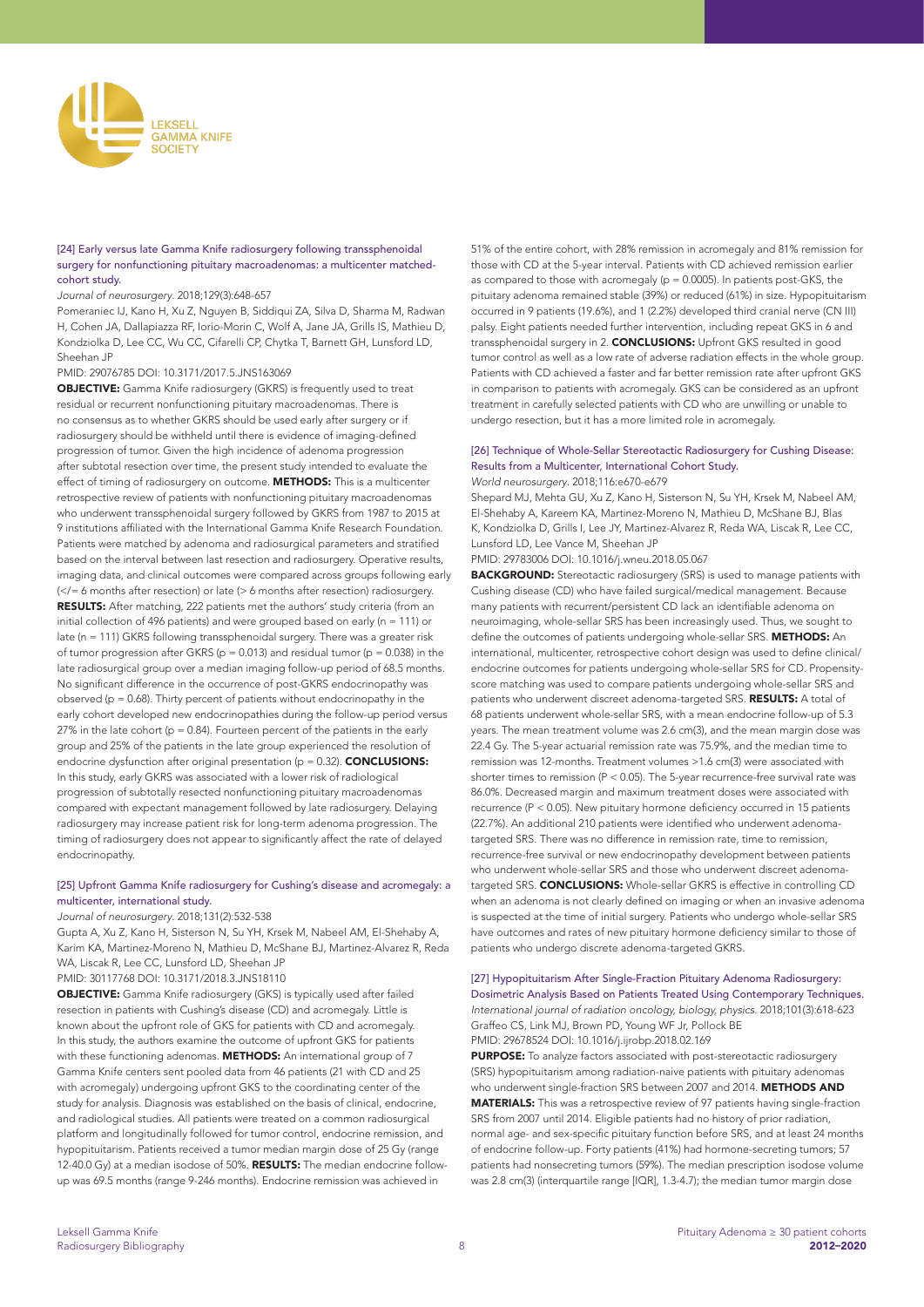

was 20 Gy (IQR, 15-25 Gy). RESULTS: The median follow-up after SRS was 48 months (IQR, 34-68 months). Twenty-seven patients (28%) developed pituitary insufficiency at a median of 22 months (IQR, 12-36 months) after SRS. The rate of new endocrine deficits was 17% at 2 years (95% confidence interval [CI] 10%- 25%) and 31% at 5 years (95% CI 20%-42%). Male sex (hazard ratio [HR] 2.38, 95% CI 1.05-5.26, P = .04), smaller pituitary gland volume (HR 0.99, 95% CI 0.99-0.99, P = .01), and higher mean pituitary gland dose (HR 1.31, 95% CI 1.16-1.47, P < .001) were associated with post-SRS hypopituitarism in multivariable analysis. The rate of hypopituitarism for patients with a mean gland dose of <11.0 Gy at 2 years was 2% (95% CI 0%-4%) and at 5 years was 5% (95% CI 0%-11%), whereas rate of hypopituitarism for patients with a mean gland dose of >/=11.0 Gy at 2 years was 31% (95% CI 17%-43%) and at 5 years was 51% (95% CI 34%-65%). CONCLUSIONS: Hypopituitarism after pituitary adenoma SRS increases in a timeand dose-dependent manner. Reducing the radiation exposure to the identifiable gland to a mean dose < 11.0 Gy whenever feasible may lower the incidence of new hormonal deficits after pituitary adenoma SRS.

### [28] Endocrine Remission After Pituitary Stereotactic Radiosurgery: Differences in Rates of Response for Matched Cohorts of Cushing Disease and Acromegaly Patients.

*International journal of radiation oncology, biology, physics*. 2018;101(3):610-617 Trifiletti DM, Xu Z, Dutta SW, Quinones-Hinojosa A, Peterson J, Vance ML, Sheehan JP

PMID: 29678528 DOI: 10.1016/j.ijrobp.2018.02.023

PURPOSE: To compare and describe the time to endocrine remission and new hypopituitarism among patients with growth hormone (GH) and adrenocorticotropic hormone (ACTH)-secreting pituitary adenomas after radiosurgery, controlling for several known prognostic factors. METHODS AND MATERIALS: An institutional review board-approved, institutional retrospective analysis of patients with GH- and ACTH-secreting pituitary adenomas was performed, with matching for patient sex, age at radiosurgery, interval between the last resection and radiosurgery, use of previous radiation therapy, whole sella treatment, suprasellar extension, cavernous sinus invasion, and margin dose. Endocrine remission was defined as a normal serum insulin-like growth factor-1 (GH secreting) or a normal 24-hour urine-free cortisol (ACTH secreting) level without suppressive medications. Endocrine remission and the incidence of new hypopituitarism after single-fraction radiosurgery were recorded and compared between the 2 groups. RESULTS: The data from 242 patients were evaluated, 121 with GH-secreting tumors and 121 with ACTH-secreting tumors. Of the 242 patients, 75% had cavernous sinus invasion and 10% had suprasellar extension at radiosurgery. The median radiosurgical marginal dose was 25 Gy to the 50% isodose line between each group. After multivariable adjustment, the factors associated with an increased time to endocrine remission included patient age (hazard ratio [HR] 1.016; P = .023), cavernous sinus invasion (HR 1.793; P = .004). and the presence of acromegaly (HR 2.912; P < .001). The incidence of new hypopituitarism developing after stereotactic radiosurgery was 29% and did not appreciably differ by adenoma subtype  $(P = .180)$ . **CONCLUSIONS:** After radiosurgery, patients with ACTH-secreting tumors achieved endocrine remission sooner than did those with GH-secreting tumors. These results provide insight into the relative tumor biology and disease course after radiosurgery that will serve to further improve clinical outcomes and patient treatment in the future.

# [29] Long-Term Outcome of Nonfunctioning and Hormonal Active Pituitary Adenoma After Gamma Knife Radiosurgery.

*World neurosurgery*. 2018;114:e824-e832

Narayan V, Mohammed N, Bir SC, Savardekar AR, Patra DP, Bollam P, Nanda A PMID: 29574220 DOI: 10.1016/j.wneu.2018.03.094

INTRODUCTION: Stereotactic radiosurgery (SRS), particularly Gamma Knife radiosurgery (GKRS) is an established treatment option for residual and recurrent pituitary adenoma tumors. It helps in the preservation of surrounding normal neuronal, vascular, and hormone-producing structures and causes fewer

neurologic deficits. The aim of this research was to evaluate the efficacy and define the role of GKRS in the treatment of nonfunctioning (NFA) and hormonal active (HAA) pituitary adenoma. METHODS: A retrospective analysis of 111 patients with histologically proven pituitary adenoma who underwent GKRS treatment at Louisiana State University Health Sciences Center, Shreveport, Louisiana, USA, over a 17-year period was conducted presented. The clinical and radiologic data were collected from the database. The tumors were categorized into NFA and HAA based on the endocrinology profile. The relevant statistical analysis was conducted with SPSS software, version 22.0. RESULTS: The median age of the patients was 58 years. The study comprised 87 patients with NFA and 24 patients with HAA tumors. Thirty-eight patients (34.2%) had hypopituitarism symptoms, and 8 patients (7%) had panhypopituitarism symptoms. The mean tumor volume before to GKRS was 3.8 cm(3). Suprasellar and cavernous extension of the tumor was noted in 28 patients (25.2%) and 34 (30.6%) patients, respectively. We observed >70% reduction in the size of tumors in the shrinkage cohort after GKRS; the median time for shrinkage was 48.4 months. However, increase in tumor size was noted in the progression cohort (pre-GKRS 3.8 cm(3) vs. post-GKRS 6.5 cm(3)). Seventy patients (63.1%) had neurologic improvement, and 26 patients (23.4%) had endocrinologic worsening after GKRS. CONCLUSIONS: GKRS plays a significant role in the treatment of NFA and HAA. It affords a high rate of tumor control and offers a low risk of collateral neurologic or endocrine axis injury. Our study shows that control of tumor growth was achieved in 90% of patients, shrinkage of tumor in 54%, and arrest of progression in 36% after GKRS treatment. The biochemical remission rate in growth hormone secreting adenoma was 57%, in adrenocorticotropic hormone adenoma 67%, and prolactinoma 40%. Age below 50 years and tumor volume less than 5 cm(3) were associated with a favorable radiosurgical outcome.

### [30] Factors affecting early versus late remission in acromegaly following stereotactic radiosurgery.

*Journal of neuro-oncology*. 2018;138(1):209-216 Patibandla MR, Xu Z, Sheehan JP PMID: 29417401 DOI: 10.1007/s11060-018-2792-x

Stereotactic radiosurgery (SRS) is a well-established treatment modality for patients with acromegaly. Our previously published study demonstrated a median time to remission of 29 months. This study aims to identify factors affecting the timing of remission and also to quantify the rate of late remission. This is a retrospective analysis of acromegaly patients who underwent SRS between 1988 and 2016. Early and late remissions were defined based on our prior median remission time of 29 months. The median imaging and endocrine follow-ups are 66 and 104.8 months, respectively. Multivariate analysis was conducted to analyze factors leading to late remission. A total number of 157 patients, of those 102 (64.9%) patients achieved remission. of those 102 patients, 62 patients (60.7%) had remission in less than 29 months (early remission) whereas 40 patients (39.3%) achieved remission later than (late remission) 29 months. The two groups differed significantly in the time interval between the last resection and the first SRS (p = 0.040) whole sella radiosurgery ( $p = 0.025$ ) or radiosurgery to the cavernous sinus (p = 0.041). Competing risk analysis showed the interval between resection and SRS was significantly longer in the late remission group (HR 1.013, 95% CI 1.004- 1.02; p = 0.007). Fifty-one of 157 patients (32.5%) developed a new endocrine deficiency following SRS. Those with shorter time between resection and SRS were more likely to achieve early remission. While most patients achieve remission in less than 4 years, the latency of effect with SRS yields a small percentage of patients achieving remission beyond that time point.

### [31] Postoperative Gamma Knife Radiosurgery for Cavernous Sinus-Invading Growth Hormone-Secreting Pituitary Adenomas. *World neurosurgery*. 2018;110:e534-e545

Kim EH, Oh MC, Chang JH, Moon JH, Ku CR, Chang WS, Lee EJ, Kim SH PMID: 29155347 DOI: 10.1016/j.wneu.2017.11.043 OBJECTIVE: We aimed to determine the long-term effects of Gamma knife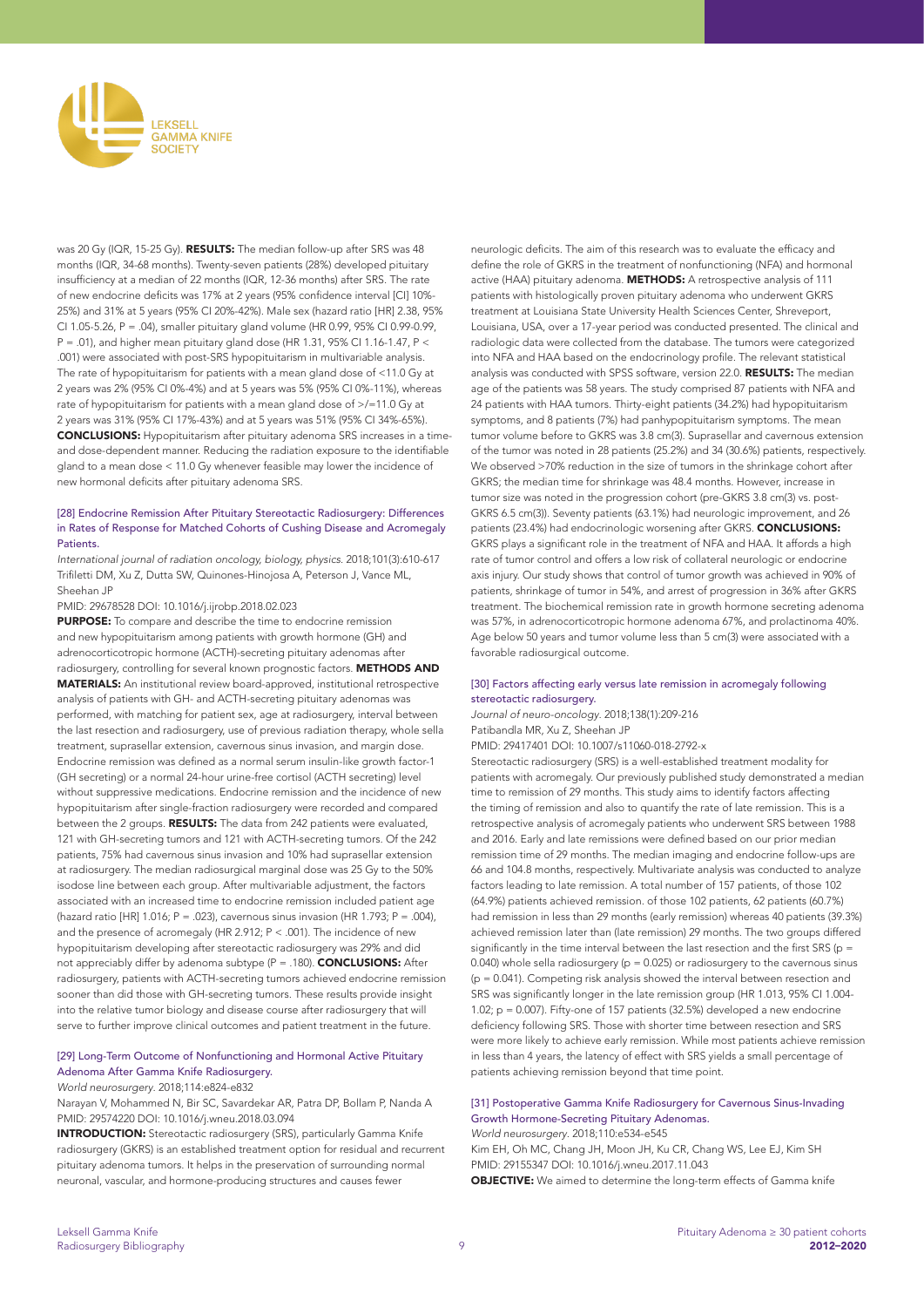

radiosurgery (GKS) on remnants in the cavernous sinus (CS) after transsphenoidal surgery (TSS) for acromegaly and to identify its possible adverse effects. METHODS: Thirty patients who had remnant tumors only inside the CS after TSS and who consequently underwent GKS were included. They were followed for a median period of 47 months after GKS with regular hormonal and radiologic examinations. RESULTS: The mean tumor volume and margin dose irradiated by GKS was 3.7 cm(3) and 26.2 Gy, respectively. Radiologic tumor control was identified in all patients, and no tumor regrowth or recurrent tumors were identified. For 14 patients who achieved endocrinologic remission, the median duration from GKS until remission was 35 months. The actuarial rates of remission at 2, 5, and 10 years were 7.1%, 43.6%, and 65.6%, respectively. The degree of decrease in the nadir GH level in the OGTT at 6 months after GKS was a statistically significant predictor of remission. Newly developed hypopituitarism frequently developed in a time-dependent manner. Radiation necrosis developed in 4 patients with relatively large remnant volumes. CONCLUSIONS: GKS is an effective adjuvant treatment option for remnant tumors inside the CS after TSS. Maximal surgical resection, leaving minimal volume of remnants only inside the CS, allows the safe and sufficient delivery of a radiation dose to tumors, thereby increasing the possibility of remission. However, the risk of new hypopituitarism and radiation necrosis should be considered when tumors inside the CS are treated with GKS.

# 2017

# [32] Stereotactic Radiosurgery for Cushing Disease: Results of an International, Multicenter Study.

*The Journal of clinical endocrinology and metabolism*. 2017;102(11):4284-4291 Mehta GU, Ding D, Patibandla MR, Kano H, Sisterson N, Su YH, Krsek M, Nabeel AM, El-Shehaby A, Kareem KA, Martinez-Moreno N, Mathieu D, McShane B, Blas K, Kondziolka D, Grills I, Lee JY, Martinez-Alvarez R, Reda WA, Liscak R, Lee CC, Lunsford LD, Vance ML, Sheehan JP

PMID: 28938462 DOI: 10.1210/jc.2017-01385

Context: Cushing disease (CD) due to adrenocorticotropic hormone-secreting pituitary tumors can be a management challenge. OBJECTIVE: To better understand the outcomes of stereotactic radiosurgery (SRS) for CD and define its role in management. Design: International, multicenter, retrospective cohort analysis. Setting: Ten medical centers participating in the International Gamma Knife Research Foundation. Patients: Patients with CD with >6 months endocrine follow-up. Intervention: SRS using Gamma Knife radiosurgery. Main Outcome Measures: The primary outcome was control of hypercortisolism (defined as normalization of free urinary cortisol). Radiologic response and adverse radiation effects (AREs) were recorded. RESULTS: In total, 278 patients met inclusion criteria, with a mean follow-up of 5.6 years (0.5 to 20.5 years). Twenty-two patients received SRS as a primary treatment of CD. Mean margin dose was 23.7 Gy. Cumulative initial control of hypercortisolism was 80% at 10 years. Mean time to cortisol normalization was 14.5 months. Recurrences occurred in 18% with initial cortisol normalization. Overall, the rate of durable control of hypercortisolism was 64% at 10 years and 68% among patients who received SRS as a primary treatment. AREs included hypopituitarism (25%) and cranial neuropathy (3%). Visual deficits were related to treatment of tumor within the suprasellar cistern  $(P = 0.01)$ , whereas both visual  $(P < 0.0001)$  and nonvisual cranial neuropathy (P) = 0.02) were related to prior pituitary irradiation. CONCLUSIONS: SRS for CD is well tolerated and frequently results in control of hypercortisolism. However, recurrences can occur. SRS should be considered for patients with persistent hypercortisolism after pituitary surgery and as a primary treatment in those unfit for surgery. Long-term endocrine follow-up is essential after SRS.

### [33] Prognostic significance of corticotroph staining in radiosurgery for nonfunctioning pituitary adenomas: a multicenter study. *Journal of neuro-oncology*. 2017;135(1):67-74

Cohen-Inbar O, Xu Z, Lee CC, Wu CC, Chytka T, Silva D, Sharma M, Radwan H, Grills IS, Nguyen B, Siddiqui Z, Mathieu D, Iorio-Morin C, Wolf A, Cifarelli CP, Cifarelli DT, Lunsford LD, Kondziolka D, Sheehan JP PMID: 28913674 DOI: 10.1007/s11060-017-2520-y

Silent corticotroph staining pituitary adenoma (SCA) represents an uncommon subset of Non-Functioning adenomas (NFAs), hypothesized to be more locally aggressive. In this retrospective multicenter study, we investigate the safety and effectiveness of Stereotactic Radiosurgery (SRS) in patients with SCA compared with other non-SCA NFA's. Eight centers participating in the International Gamma-Knife Research Foundation (IGKRF) contributed to this study. Outcomes of 50 patients with confirmed SCAs and 307 patients with confirmed non-SCA NFA's treated with SRS were evaluated. Groups were matched. SCA was characterized by a lack of clinical evidence of Cushing disease, yet with positive immunostaining for corticotroph. Median age was 55.2 years (13.7-87). All patients underwent at least one trans-sphenoidal tumor resection prior to SRS. SRS parameters were comparable as well. Median follow-up 40 months (6-163). Overall tumor control rate (TCR) 91.2% (n = 280). In the SCA group, TCR were 82% (n = 41) versus 94.1%  $(n = 289)$  for the control-NFA ( $p = 0.0065$ ). The SCA group showed a significantly higher incidence of new post-SRS visual deficit (p < 0.0001) assigned to tumor progression and growth, and post-SRS weakness and fatigue (p < 0.0001). In univariate and multivariate analysis, only the status of silent corticotroph staining ( $p = 0.005$ ,  $p = 0.009$  respectively) and margin dose ( $p < 0.0005$ ,  $p = 0.0037$ respectively) significantly influenced progression rate. A margin dose of >/=17 Gy was noted to influence the adenoma progression rate in the entire cohort ( $p =$ 0.003). Silent corticotroph staining represents an independent factor for adenoma progression and hypopituitarism after SRS. A higher margin dose may convey a greater chance of TCR.

#### [34] Frequency, pattern, and outcome of recurrences after gamma knife radiosurgery for pituitary adenomas. *Endocrine*. 2017;56(3):595-602

Losa M, Spatola G, Albano L, Gandolfi A, Del Vecchio A, Bolognesi A, Mortini P PMID: 27688011 DOI: 10.1007/s12020-016-1081-8

Gamma Knife radiosurgery is often used in pituitary adenomas. Aim of our study is to describe the characteristics and long-term outcome of patients with adenoma recurrence after Gamma Knife radiosurgery. We conducted a retrospective analysis of patients with pituitary adenoma treated by Gamma Knife radiosurgery between 1994 and 2014. Tumor recurrence was labeled as "in field" when the tumor growth occurred adjacent or within the prescribed isodose, whereas it was classified as "out of field" when the tumor growth occurred outside the prescribed isodose. Five hundred forty-three patients were included, 272 (50.1 %) had a nonfunctioning pituitary adenoma (NFPA) and 271 (49.9 %) patients had a hormone secreting-pituitary adenoma. The median follow-up after GKRS was 78 months (IQR, 36-125 months). Thirty-nine patients (7.2 %) had recurrence of disease and it was more frequent in patients with NFPA than in patients with hormone secreting adenomas (9.6 % vs. 4.8 %). The 10-yr progression-free survival in patients with NFPA was 78.7 % (95 % CI 69.5 - 87.9 %), as compared with 93.3 % (95 % CI 89.3 - 97.3 %; p < 0.01) in hormone secreting adenomas. Tumor recurrence was "in field" in 17 cases (43.6 %) and "out of field" in 22 cases (56.4 %). Seven of the 39 patients with recurrence died despite further treatments. Six of these patients had an "in field" recurrence. Recurrence of a pituitary adenoma after GKRS may occur several years after initial treatment. Distinction between "in field" and "out of field" tumor recurrence probably reflects two different pathophysiological mechanisms and may have prognostic importance.

# [35] Treatment of Nonfunctional Pituitary Adenoma Postoperative Remnants: Adjuvant or Delayed Gamma Knife Radiosurgery? *World neurosurgery*. 2017;100:361-368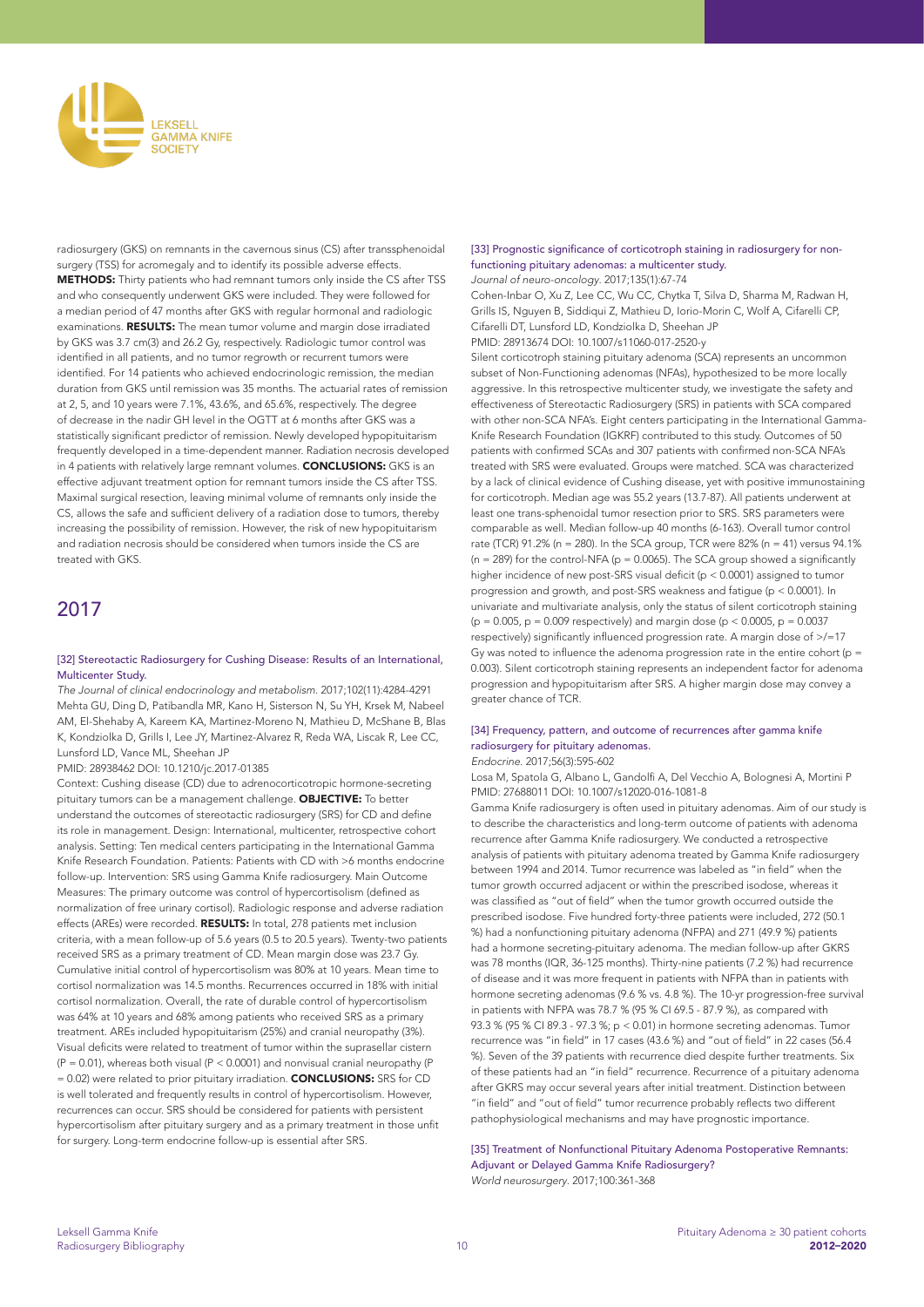

Sadik ZHA, Voormolen EHJ, Depauw PRAM, Burhani B, Nieuwlaat WA, Verheul J, Leenstra S, Fleischeuer R, Hanssens PEJ

# PMID: 28108427 DOI: 10.1016/j.wneu.2017.01.028

OBJECTIVE: It is still not clear whether Gamma Knife radiosurgery (GKRS) for nonfunctional pituitary adenomas should be used as a standard adjuvant postoperative therapy or applied when there is documented progression of the remnant on follow-up magnetic resonance imaging. METHODS: We performed a retrospective study of patients with nonfunctional pituitary adenomas who underwent primary surgery and GKRS between 2002 and 2015. Patients were divided into 2 groups on the basis of the GKRS indication: adjuvant treatment (GKRS </=6 months postoperatively) or delayed treatment (GKRS if documented progression occurred on the follow-up magnetic resonance imaging). RESULTS: Fifty patients were included and grouped based on adjuvant ( $n = 13$ ) or delayed (n = 37) GKRS following primary surgery. The adjuvant and delayed groups had 10-year actuarial tumor control rates of 92% and 96% (P = 0.408), respectively. The 10-year actuarial endocrinologic control rate was 82% for the adjuvant group and 49% for the delayed group ( $P = 0.597$ ). None of the patients developed any new neurologic deficit post-GKRS. GKRS-induced complications (intratumoral bleeding and tumoral tissue inflammation) occurred in 6% of the patients, of whom 4% were in the delayed group and 2% in the adjuvant group. **CONCLUSION:** Adjuvant treatment with GKRS yields the same high long-term tumor control as delayed GKRS. Neither adjuvant nor delayed GKRS induced additional neurologic complications. There is a trend that adjuvant GKRS induces less additional endocrinologic deficits compared with delayed GKRS.

# 2016

[36] Early versus late Gamma Knife radiosurgery following transsphenoidal resection for nonfunctioning pituitary macroadenomas: a matched cohort study. *Journal of neurosurgery*. 2016;125(1):202-12

Pomeraniec IJ, Dallapiazza RF, Xu Z, Jane JA Jr, Sheehan JP PMID: 26517773 DOI: 10.3171/2015.5.JNS15581

OBJECTIVE: Gamma Knife radiosurgery (GKRS) is frequently employed to treat residual or recurrent nonfunctioning pituitary macroadenomas. There is no consensus as to whether GKRS should be used early after surgery or if radiosurgery should be withheld until there is evidence of radiographic progression of tumor. METHODS: This is a retrospective review of patients with nonfunctioning pituitary macroadenomas who underwent transsphenoidal surgery followed by GKRS between 1996 and 2013 at the University of Virginia Health System. Patients were stratified based on the interval between resection and radiosurgery. Operative results and imaging and clinical outcomes were compared across groups following early (</= 6 months) or late (> 6 months) radiosurgery. RESULTS: Sixty-four patients met the study criteria and were grouped based on early ( $n = 32$ ) or late ( $n = 32$ ) GKRS following transsphenoidal resection. There was a greater risk of tumor progression after GKRS in the late radiosurgical group ( $p = 0.027$ ) over a median radiographic follow-up period of 68.5 months. Furthermore, there was a significantly higher occurrence of post-GKRS endocrinopathy in the late radiosurgical cohort (p = 0.041). Seventeen percent of patients without endocrinopathy in the early cohort developed new endocrinopathies during the follow-up period versus 64% in the late cohort  $(p = 0.036)$ . This difference was primarily due to a significantly higher rate of tumor growth during the observation period of the late treatment cohort ( $p = 0.014$ ). Of these patients with completely new endocrinopathies, radiation-associated pituitary insufficiency developed in 1 of 2 patients in the early group and in 3 of 7 (42.9%) patients in the late group. **CONCLUSIONS:** Early treatment with GKRS appears to decrease the rate of radiographic and symptomatic progression of subtotally resected nonfunctioning pituitary macroadenomas compared with late GKRS treatment after a period of expectant management. Delaying radiosurgery may place the patient at increased risk for adenoma progression and endocrinopathy.

# [37] Primary Endoscopic Transnasal Transsphenoidal Surgery for Giant Pituitary Adenoma.

*World neurosurgery*. 2016;91:121-8

Kuo CH, Yen YS, Wu JC, Chang PY, Chang HK, Tu TH, Huang WC, Cheng H PMID: 27060516 DOI: 10.1016/j.wneu.2016.03.092

OBJECTIVES: Giant pituitary adenoma (>4 cm) remains challenging because the optimal surgical approach is uncertain. METHODS: Consecutive patients with giant pituitary adenoma who underwent endoscopic transnasal transsphenoidal surgery (ETTS) as the first and primary treatment were retrospectively reviewed. Inclusion criteria were tumor diameter >/=4 cm in at least 1 direction, and tumor volume >/=10 cm(3). Exclusion criteria were follow-ups <2 years and diseases other than pituitary adenoma. All the clinical and radiologic outcomes were evaluated. **RESULTS:** A total of 38 patients, average age 50.8 years, were analyzed with a mean follow-up of 72.9 months. All patients underwent ETTS as the first and primary treatment, and 8 (21.1%) had complete resection without any evidence of recurrence at the latest follow-up. Overall, mean tumor volume decreased from 29.7 to 3.2 cm(3) after surgery. Residual and recurrent tumors (n = 30) were managed with 1 of the following: Gamma Knife radiosurgery (GKRS), reoperation (redo ETTS), both GKRS and ETTS, medication, conventional radiotherapy, or none. At last follow-up, most of the patients had favorable outcomes, including 8 (21.1%) who were cured and 29 (76.3%) who had a stable residual condition without progression. Only 1 (2.6%) had late recurrence at 66 months after GKRS. The overall progression-free rate was 97.4%, with few complications. **CONCLUSIONS:** In this series of giant pituitary adenoma, primary (ie, the first) ETTS yielded complete resection and cure in 21.1%. Along with adjuvant therapies, including GKRS, most patients (97.4%) were stable and free of disease progression. Therefore, primary ETTS appeared to be an effective surgical approach for giant pituitary adenoma.

## [38] Microneurosurgery and subsequent gamma knife radiosurgery for functioning pituitary macroadenomas or giant adenomas: One institution's experience.

*Clinical neurology and neurosurgery*. 2016;145:8-13 Fu P, He YS, Cen YC, Huang Q, Guo KT, Zhao HY, Xiang W PMID: 27060661 DOI: 10.1016/j.clineuro.2016.03.021

**OBJECTIVE:** Functioning pituitary macroadenoma and giant adenoma have large growth volumes and endocrinological abnormalities, requiring proper medical intervention. In this retrospective study, microneurosurgery and subsequent gamma knife radiosurgery (GKRS) is assessed for efficacy and safety for the treatment of functioning pituitary macroadenoma and giant adenoma. METHODS: Between January 2007 and December 2011, 59 patients with functioning pituitary macroadenoma (n=38) or giant adenoma (n=21) received microneurosurgical resection, and after three months, GKRS with average maximum radiation dose approximately 42Gy (range 30-66.7Gy). The median follow-up time was 54.3 months (range 36-85 months). RESULTS: The combined treatment controlled tumor growth in 81.4% (48/59) of patients, and improved the endocrinological status in 64.4% (38/59). Complications included hypopituitarism and visual deterioration (22 and 7 patients, respectively). Large tumor size at presentation was a risk factor for tumor recurrence, but not age, gender, invasion, radiosurgical dose, pituitary hormone status or follow-up period. Better outcomes were achieved by patients with macroadenoma than giant adenoma. CONCLUSIONS: Combined microneurosurgery and GKRS are safe and effective for functioning pituitary macroadenomas or giant adenomas. Tumor control and endocrinological improvement were satisfactory, with minimal complications.

# [39] Gamma knife radiosurgery in patients with persistent acromegaly or Cushing's disease: long-term risk of hypopituitarism. *Clinical endocrinology*. 2016;84(4):524-31

Cohen-Inbar O, Ramesh A, Xu Z, Vance ML, Schlesinger D, Sheehan JP PMID: 26341248 DOI: 10.1111/cen.12938 **INTRODUCTION:** For patient with a recurrent or residual acromegaly or Cushing's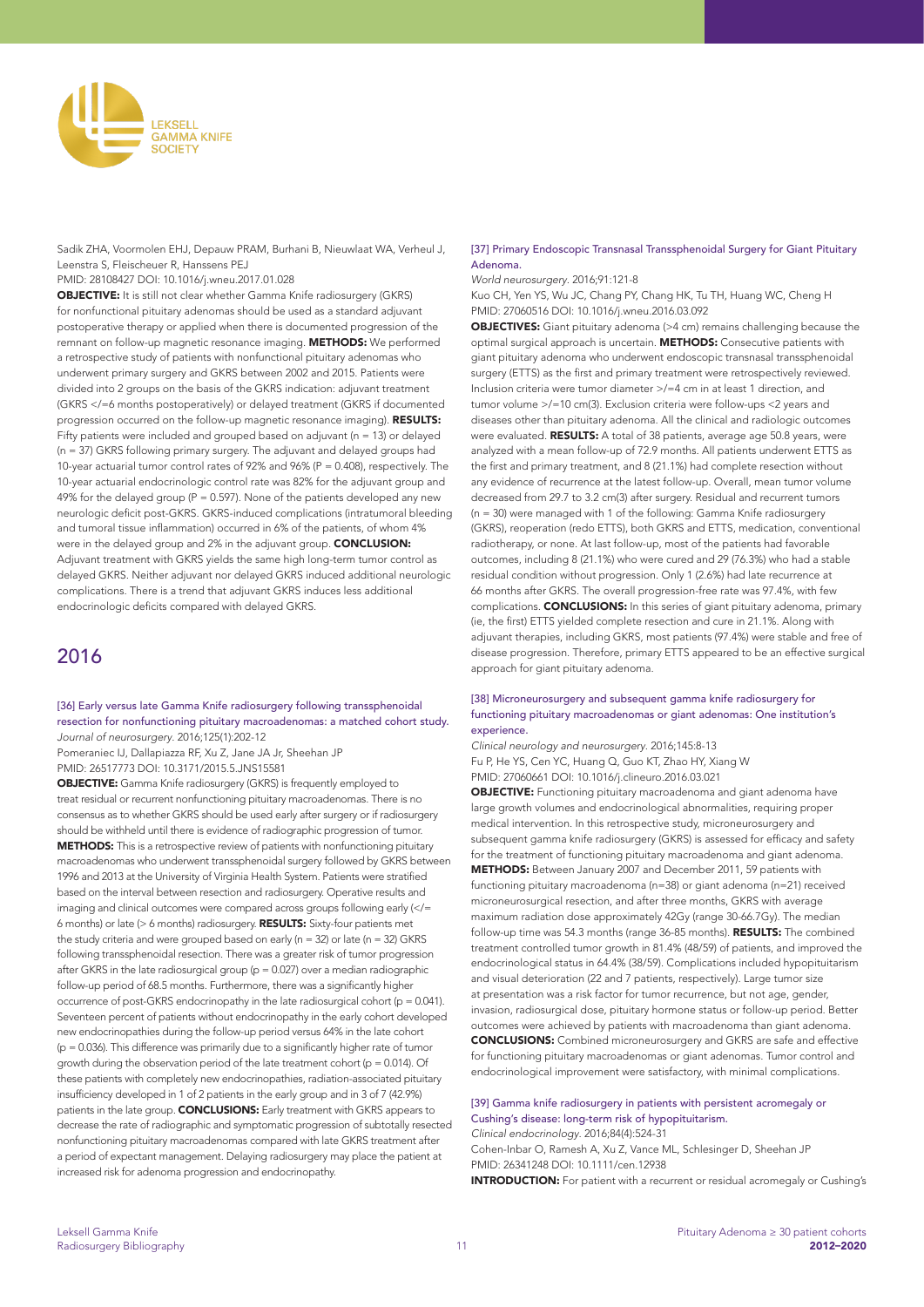

disease (CD) after resection, gamma knife radiosurgery (GKRS) is often used. Hypopituitarism is the most common adverse effect after GKRS treatment. The paucity of studies with long-term follow-up has hampered understanding of the latent risks of hypopituitarism in patients with acromegaly or CD. We report the long-term risks of hypopituitarism for patients treated with GKRS for acromegaly or CD. METHODS: From a prospectively created, IRB-approved database, we identified all patients with acromegaly or CD treated with GKRS at the University of Virginia from 1989 to 2008. Only patients with a minimum endocrine follow-up of 60 months were included. The median follow-up is 159.5 months (60.1-278). Thorough radiological and endocrine assessments were performed immediately before GKRS and at regular follow-up intervals. New onset of hypopituitarism was defined as pituitary hormone deficits after GKRS requiring corresponding hormone replacement. **RESULTS:** Sixty patients with either acromegaly or CD were included. Median tumour volume at time of GKRS was 1.3 cm(3) (0.3- 13.4), and median margin dose was 25 Gy (6-30). GKRS-induced new pituitary deficiency occurred in 58.3% ( $n = 35$ ) of patients. Growth hormone deficiency was most common (28.3%,  $n = 17$ ). The actuarial overall rates of hypopituitarism at 3, 5 and 10 years were 10%, 21.7% and 53.3%, respectively. The median time to hypopituitarism was 61 months after GKRS (range, 12-160). Cavernous sinus invasion of the tumour was found to correlate with the occurrence of a new or progressive hypopituitarism after GKRS (P = 0.018). CONCLUSIONS: Delayed hypopituitarism increases as a function of time after radiosurgery. Hormone axes appear to vary in terms of radiosensitivity. Patients with adenoma in the cavernous sinus are more prone to develop loss of pituitary function after GKRS.

# 2015

# [40] Gamma Knife radiosurgery for medically and surgically refractory prolactinomas: long-term results.

*Pituitary*. 2015;18(6):820-30

Cohen-Inbar O, Xu Z, Schlesinger D, Vance ML, Sheehan JP PMID: 25962347 DOI: 10.1007/s11102-015-0658-1

INTRODUCTION: Prolactinomas are the most common functioning pituitary adenomas. Dopamine agonists (DA) are generally very effective in treating prolactinomas by inducing tumor volume regression and endocrine remission. A minority of patients do not respond to DA or are intolerant because of sideeffects. Microsurgical resection when possible is the next treatment option, but cavernous sinus, dural, or bone involvement may not allow for complete resection. **OBJECTIVE:** We reviewed the outcome of patients with medically and surgically refractory prolactinomas treated with Gamma Knife radiosurgery (GKRS) during a 22 years follow-up period. METHODS: We reviewed the patient database at the University of Virginia Gamma Knife center during a 25-year period (1989-2014), identifying 38 patients having neurosurgical, radiological and endocrine follow-up. RESULTS: Median age at GKRS treatment was 43 years. Median follow-up was 42.3 months (range 6-207.9). 55.3 % (n = 21) were taking a dopamine agonist at time of GKRS. 63.2 % (n = 24) had cavernous sinus tumor invasion. Endocrine remission (normal serum prolactin off of a dopamine agonist) was achieved in 50 % (n = 19). GKRS induced hypopituitarism occurred in 30.3 % (n = 10). Cavernous sinus involvement was shown to be a significant negative prognosticator of endocrine remission. Taking a dopamine agonist drug at the time of GKRS showed a tendency to decrease the probability for endocrine remission. **CONCLUSION:** GKRS for refractory prolactinomas can lead to endocrine remission in many patients. Hypopituitarism is the most common side effect of GKRS.

[41] Clinical and Radiologic Outcome of Gamma Knife Radiosurgery on Nonfunctioning Pituitary Adenomas.

*Journal of neurological surgery. Part B, Skull base*. 2015;76(5):351-7

Bir SC, Murray RD, Ambekar S, Bollam P, Nanda A PMID: 26401476 DOI: 10.1055/s-0035-1549309

**OBJECTIVE:** To elucidate the role of Gamma Knife radiosurgery (GKRS) in the management of nonfunctioning pituitary adenomas (NFAs). MATERIALS AND METHODS: A retrospective review of 57 consecutive patients spanning 2000 to 2013 with NFAs was performed. Of 57 patients, 53 patients had recurrent or residual tumors after microsurgical resection. The study population was evaluated clinically and radiographically after GKRS treatment. The median follow-up time was 45.57 months. RESULTS: GKRS in pituitary adenomas showed significant variations in tumor growth control (decreased in 32 patients [56.1%], arrested growth in 21 patients [36.1%], and increased tumor size in 4 patients [7%]). Progression-free survival after GKRS at 3, 7, and 10 years was 100%, 98%, and 90%, respectively. The neurologic signs and symptoms were significantly improved after GKRS (14% versus 107%) compared with pretreated signs and symptoms ( $p < 0.0001$ ). Five patients (8.8%) required additional treatment. **CONCLUSION:** Recent follow-up revealed that GKRS offers a high rate of tumor control and preservation of neurologic functions in both new and recurrent patients with NFAs. Thus GKRS is an effective treatment option for recurrent and residual as well as newly diagnosed patients with NFAs.

### [42] Stereotactic radiosurgery for acromegaly: outcomes by adenoma subtype. *Pituitary*. 2015;18(3):326-34

Lee CC, Vance ML, Lopes MB, Xu Z, Chen CJ, Sheehan J PMID: 24925503 DOI: 10.1007/s11102-014-0578-5

PURPOSE: The subtypes of somatotroph-cell pituitary adenomas have been correlated with clinical and histopathological variables. Densely granulated somatotroph-cell (DG) adenomas are typically highly responsive to somatostatin analog drugs, whereas sparsely granulated somatotroph-cell (SG) are less responsive. The aim of the study is to determine the effect of stereotactic radiosurgery (SRS) on remission and development of new pituitary deficiency according to the different subtypes of growth hormone (GH) secreting adenomas. METHODS: A total of 176 patients underwent SRS for acromegaly at the University of Virginia. Diagnosis of acromegaly was based on the combination of clinical features and biochemical assessment including the serum GH level, and age- and gender-matched serum insulin-like growth factor-1 level. All patients underwent endocrine and neuro-imaging evaluations before and after SRS. Histological specimens were available in 73 patients. RESULTS: The histopathological examination showed 34 patients had a DG adenoma, 19 had a SG adenoma, eight had a mixed DG/SG pattern, while other rare mixed subtypes were present in 12 patients. Patients who had a SG adenoma were more likely to be younger and female, and the SG adenomas appeared to be more invasive into the cavernous sinus. With a median follow-up of 67 months (range 6-188 months), 55/73 patients (75.3%) achieved remission. The median time to remission was 26 months (range 6-102 months). The actuarial remission rates in the DG adenoma group at 2, 4, and 6 years post-radiosurgery were 35.1, 71.4, and 79.3%, respectively, while those in SG adenoma group were 35.4, 73.1, and 82.1%, respectively. **CONCLUSION:** While patients who had a SG adenoma may be less responsive to medical therapy, they exhibited similar responses to SRS as patients with a DG adenoma. For SG adenomas, which respond less well to medical therapy, earlier SRS may be reasonable for consideration.

# [43] Long-term results of endonasal endoscopic transsphenoidal resection of nonfunctioning pituitary macroadenomas.

*Neurosurgery*. 2015;76(1):42-52; discussion 52-3

Dallapiazza RF, Grober Y, Starke RM, Laws ER Jr, Jane JA Jr PMID: 25255271 DOI: 10.1227/NEU.0000000000000563

BACKGROUND: Several studies report early results of endoscopic endonasal transsphenoidal surgery; however, none discuss long-term outcome measures such as tumor recurrence rates and the need for additional surgical procedures. OBJECTIVE: To discuss the long-term outcomes after endoscopic endonasal transsphenoidal surgery for nonfunctioning pituitary macroadenomas.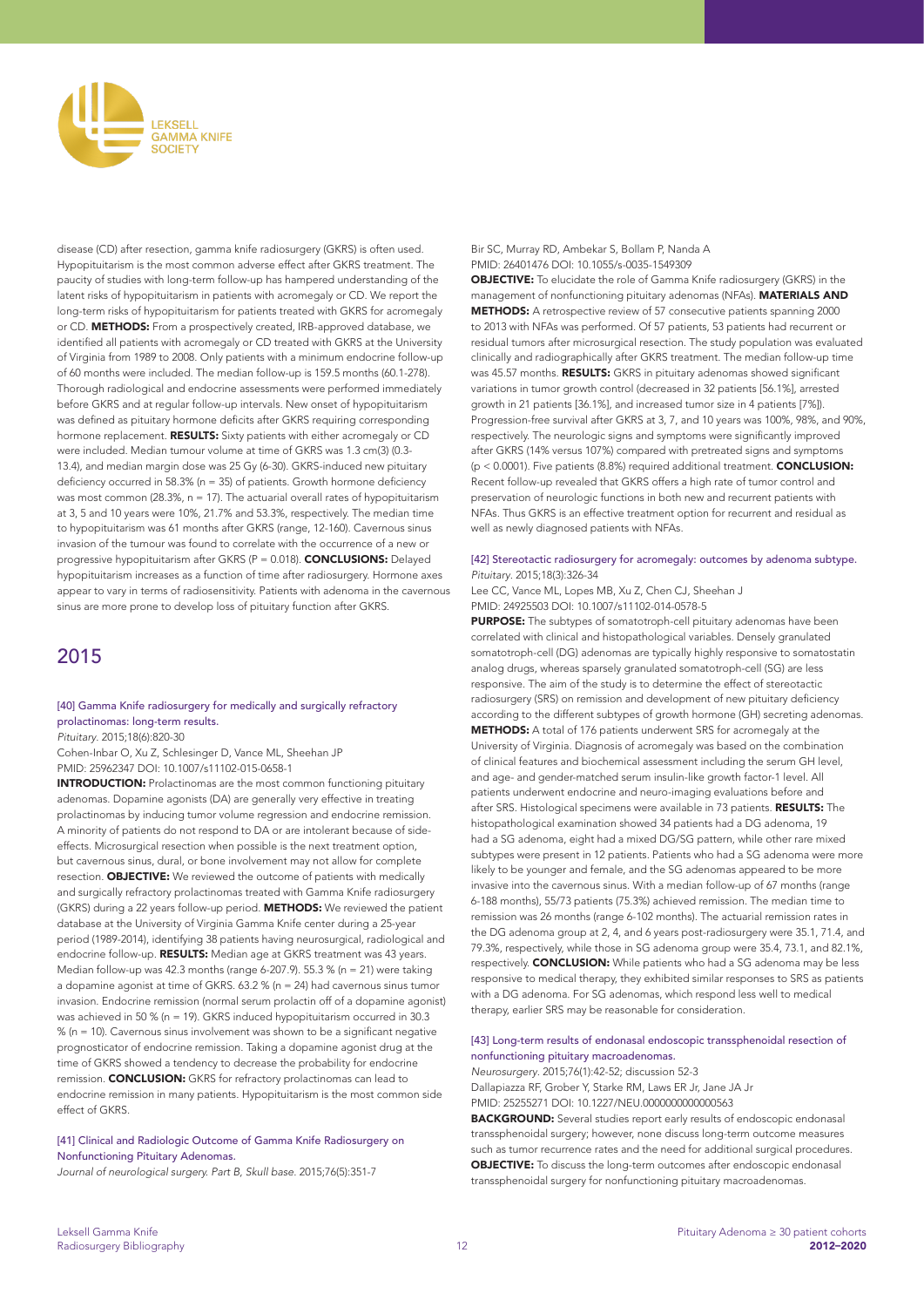

METHODS: This is a retrospective study. Patients were included only if they had at least 5 years of clinical and imaging follow-up after surgery. RESULTS: Eighty patients met the study criteria. Grossly complete resection was achieved in 71% of patients. Knosp grade 0 to 2 tumors and tumor with volumes <10 cm were significantly more likely to have received a grossly complete resection. There were 7 recurrences (12%) in patients who had received grossly complete resections, with a mean time to recurrence of 53 months. Among the 23 patients who had subtotal resections, 11 (61%) progressed radiographically, and 3 (17%) had symptomatic progression. Knosp score, surgical and radiographic evidence of invasion, and preoperative visual deficits were predictive of recurrence in a univariate analysis, but Knosp grade was the only independent predictor in a multivariate analysis. Kaplan-Meier analysis projected a 10-year progression-free survival rate of 80% and 21% for patients with gross total resections and subtotal resections, respectively. CONCLUSION: At the long-term follow-up, 12% of patients had recurrent tumors after grossly complete resection. Recurrent or residual tumors were treated with either repeat surgery or Gamma Knife radiosurgery. Rates of complete resection, postoperative surgical and endocrinological complications, and additional surgical procedures are similar to previously published reports after microscopic transsphenoidal surgery.

# 2014

### [44] Clinical experiences and success rates of acromegaly treatment: the single center results of 62 patients.

*BMC endocrine disorders*. 2014;14:97 Evran M, Sert M, Tetiker T

PMID: 25511633 DOI: 10.1186/1472-6823-14-97

**BACKGROUND:** This study aimed to report the clinical and outcome data from a large cohort of patients diagnosed with acromegaly and treated at our institution over a 20-year period. METHODS: Sixty-two acromegaly patients (32 women and 30 men) treated and monitored at the endocrinology polyclinic between 1984 and 2013 were enrolled in this retrospective study. Clinical features and patients' treatment outcomes were evaluated. A level of growth hormone (GH) of <2.5 ng/ml was considered as the criterion for remission, and the normal insulinlike growth factor (IGF) range was based on gender and age. RESULTS: The mean age at the time of diagnosis was 38.8 +/- 1.4 years, the time to diagnosis was 4.5 +/- 0.3 years, and the follow-up duration was 7.3 +/- 0.8 years. Among patients' symptoms, growth in hands and feet and typical facial dysmorphism were the most prominent (92%). The number of patients with diabetes mellitus, hypertension and hyperprolactinemia were 22 (35%), 13 (21%) and 13 (21%), respectively. Microadenomas and macroadenomas were found in eight and 54 patients, respectively. A significant correlation was found between the initial tumor diameters and GH levels (p = 0.002). The mean GH and IGF-1 levels were 39.18 +/- 6.1 ng/ml and 993.5 +/- 79 ng/ml, respectively. Visual field defect was found in 16 patients (32%). Thirty-one patients were treated by transsphenoidal surgery. Four of these were cured, 10 patients developed postoperative anterior pituitary hormone deficiency, and one patient developed diabetes insipidus. Twenty patients were treated by transcranial surgery, of which two were cured, while 17 patients developed postoperative anterior pituitary hormone deficiency. In total, five of the patients who were not cured after surgery were given conventional radiotherapy, of which two were cured. Four of 15 patients, on whom Gamma Knife radiosurgery was performed, were cured. Biochemical remission was achieved in 32 of 52 patients who received octreotide treatment, and in two of five patients who received lanreotide treatment. CONCLUSIONS: The rate of surgical success in our patients was found to be low. This could be explained by an absence of experienced pituitary surgical centers or surgeons in our region, and the fact that most patients presented late at the macroadenoma stage.

# [45] Silent corticotroph adenomas after stereotactic radiosurgery: a case-control study.

*International journal of radiation oncology, biology, physics*. 2014;90(4):903-10 Xu Z, Ellis S, Lee CC, Starke RM, Schlesinger D, Lee Vance M, Lopes MB, Sheehan J

### PMID: 25216855 DOI: 10.1016/j.ijrobp.2014.07.013

PURPOSE: To investigate the safety and effectiveness of stereotactic radiosurgery (SRS) in patients with a silent corticotroph adenoma (SCA) compared with patients with other subtypes of non-adrenocorticotropic hormone staining nonfunctioning pituitary adenoma (NFA). **METHODS AND MATERIALS:** The clinical features and outcomes of 104 NFA patients treated with SRS in our center between September 1994 and August 2012 were evaluated. Among them, 34 consecutive patients with a confirmatory SCA were identified. A control group of 70 patients with other subtypes of NFA were selected for review based on comparable baseline features, including sex, age at the time of SRS, tumor size, margin radiation dose to the tumor, and duration of follow-up. RESULTS: The median follow-up after SRS was 56 months (range, 6-200 months). No patients with an SCA developed Cushing disease during the follow-up. Tumor control was achieved in 21 of 34 patients (62%) in the SCA group, compared with 65 of 70 patients (93%) in the NFA group. The median progression-free survival (PFS) was 58 months in the SCA group. The actuarial PFS was 73%, 46%, and 31% in the SCA group and was 94%, 87%, and 87% in the NFA group at 3, 5, and 8 years, respectively. Silent corticotroph adenomas treated with a dose of  $\ge$ /=17 Gy exhibited improved PFS. New-onset loss of pituitary function developed in 10 patients (29%) in the SCA group, whereas it occurred in 18 patients (26%) in the NFA group. Eight patients (24%) in the SCA group experienced worsening of a visual field deficit or visual acuity attributed to the tumor progression, as did 6 patients (9%) in the NFA group. CONCLUSION: Silent corticotroph adenomas exhibited a more aggressive course with a higher progression rate than other subtypes of NFAs. Stereotactic radiosurgery is an important adjuvant treatment for control of tumor growth. Increased radiation dose may lead to improved tumor control in SCA patients.

# [46] Dose-volume analysis of radiation-induced optic neuropathy after singlefraction stereotactic radiosurgery.

*Neurosurgery*. 2014;75(4):456-60; discussion 460 Pollock BE, Link MJ, Leavitt JA, Stafford SL

PMID: 24902082 DOI: 10.1227/NEU.0000000000000457

BACKGROUND: The risk of radiation-induced optic neuropathy (RION) is the primary limitation of single-fraction stereotactic radiosurgery (SRS) for many patients with parasellar lesions. OBJECTIVE: To define the normal tissue complication probability of the anterior visual pathways (AVPs) after singlefraction SRS. **METHODS:** Retrospective review comparing visual function before and after SRS in 133 patients (266 sides) with pituitary adenomas having SRS between October 2007 and July 2012. Patients with prior radiation therapy or SRS were excluded. The median follow-up after SRS was 32 months. RESULTS: The median maximum point dose to the AVP was 9.2 Gy (interquartile range [IQR], 6.9-10.8). One hundred seventy-four sides (65%) received >8 Gy: the median 8-Gy volume was 15.8 mm(3) (IQR, 3.7-36.2). Ninety-four sides (35%) received >10 Gy; the median 10-Gy volume was 1.6 mm(3) (IQR, 0.5-5.3). Twenty-nine sides (11%) received >12 Gy; the median 12-Gy volume was 0.1 mm(3) (IQR, 0.1-0.6). No patient had a RION after SRS. The chances of developing a RION at the 8-Gy, 10-Gy, and 12-Gy volumes (95% confidence interval) in this series were 0% to 2.6%, 0% to 4.7%, and 0% to 13.9%, respectively. **CONCLUSION:** The AVP in patients without prior radiation treatments can safely receive radiation doses up to 12 Gy with a low risk of RION. Although additional studies are needed to better delineate the normal tissue complication probability of the AVP, adherence to the AVP radiation tolerance guidelines developed 20 years ago (8 Gy) limits the applicability and potentially the effectiveness of single-fraction SRS for patients with lesions in the parasellar region.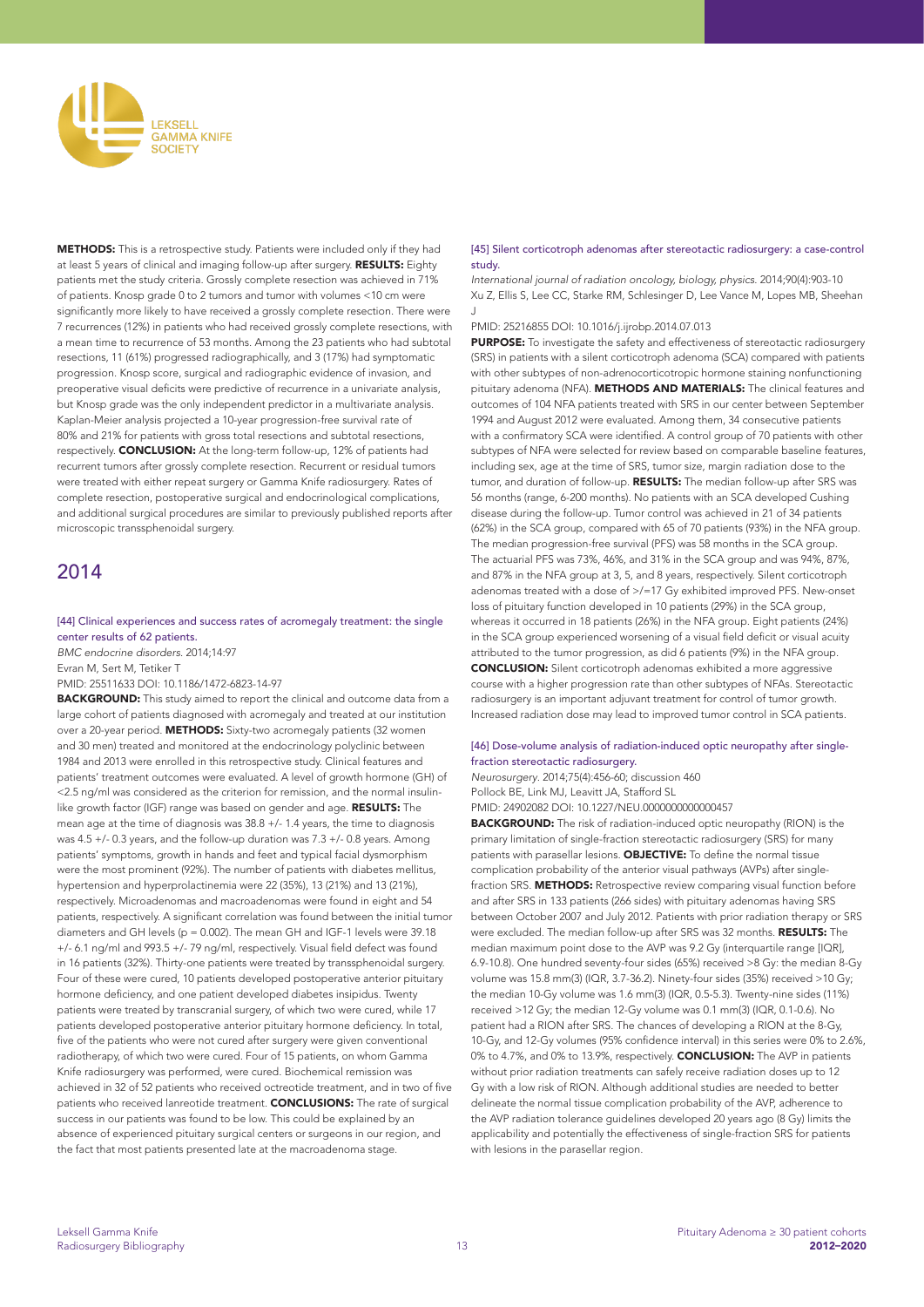

[47] Whole-sellar stereotactic radiosurgery for functioning pituitary adenomas. *Neurosurgery*. 2014;75(3):227-37; discussion 237

Lee CC, Chen CJ, Yen CP, Xu Z, Schlesinger D, Fezeu F, Sheehan JP PMID: 24867204 DOI: 10.1227/NEU.0000000000000425

BACKGROUND: Functioning pituitary adenomas (FPAs) can be difficult to delineate on postoperative magnetic resonance imaging, making them difficult targets for stereotactic radiosurgery (SRS). In such cases, radiation delivery to the entire sella has been utilized as a radiosurgical equivalent of a total hypophysectomy. **OBJECTIVE:** To evaluate the outcomes of a cohort of patients with FPA who underwent SRS to the whole-sellar region. **METHODS:** This is a retrospective review of patients who underwent whole-sellar SRS for FPA between 1989 and 2012. Sixty-four patients met the inclusion criteria: they were treated with whole-sellar SRS following surgical resection for persistently elevated hormone levels, and (1) no visible lesions on imaging studies and/or (2) tumor infiltration of dura or adjacent venous sinuses observed at the time of a prior resection. The median radiosurgical volume covering sellar structures was 3.2 mL, with a median margin dose of 25 Gy. RESULTS: The median endocrine follow-up was 41 months; 22 (68.8%) patients with acromegaly, 20 (71.4%) patients with Cushing disease, and 2 (50.0%) patients with prolactinoma achieved endocrine remission. The 2-4-, and 6-year actuarial remission rates were 54%, 78%, and 87%, respectively. New-onset neurological deficit was found in 4 (6.3%) patients following treatment. New-onset hypopituitarism was observed in 27 (43.5%) patients, with panhypopituitarism in 2 (3.2%). Higher margin/maximum dose were significantly associated with a higher remission rate and development of post-SRS hypopituitarism. CONCLUSION: Whole-sellar SRS for invasive or imaging-negative FPA following failed resection can offer reasonable rates of endocrine remission. Hypopituitarism following whole-sellar SRS is the most common complication.

# [48] Efficacy and safety of higher dose stereotactic radiosurgery for functional pituitary adenomas: a preliminary report.

*World neurosurgery*. 2014;82(1-2):195-201

Grant RA, Whicker M, Lleva R, Knisely JP, Inzucchi SE, Chiang VL PMID: 23385448 DOI: 10.1016/j.wneu.2013.01.127

OBJECTIVE: Single fraction stereotactic radiosurgery (SRS) is a common adjuvant therapy for hormonally active pituitary adenomas when surgical resection fails to control tumor growth or normalize hypersecretory activity. Marginal doses of 20-24 Gy are used at many centers and here we report our outcome data in patients treated with a higher marginal dose of 35 Gy. METHODS: Thirty-one patients with secretory pituitary adenomas (adrenocorticotropic hormone, n = 15; growth hormone,  $n = 13$ ; prolactin,  $n = 2$ ; thyroid-stimulating hormone,  $n = 1$ ) were treated with 35 Gy to the 50% isodose line, and had a mean follow-up time of 40.2 months (range = 12-96). All patients were evaluated post-SRS for time to hormonal normalization, time to relapse, as well as incidence and time course of radiation-induced hypopituitarism and cranial neuropathies. RESULTS: Initial normalization of hypersecretion was achieved in 22 patients (70%) with a median time to remission of 17.7 months. After initial hormonal remission, 7 patients (32%) experienced an endocrine relapse, with a mean time to relapse of 21 months. New endocrine deficiency within any of the five major hormonal axes occurred in 10 patients (32%). One patient (3%) developed new-onset unilateral optic nerve pallor within the temporal field 3 years after SRS. Three patients (10%) reported transient new or increasing frontal headaches of unclear etiology following their procedures. CONCLUSION: Time to endocrine remission was more rapid in patients treated with 35 Gy, as compared to previously reported literature using marginal doses of 20-24 Gy. Rates of endocrine remission and relapse, post-SRS hypopituitarism, and radiation-induced sequelae were not increased following higher dose treatment.

# [49] Stereotactic radiosurgery for acromegaly.

*The Journal of clinical endocrinology and metabolism*. 2014;99(4):1273-81 Lee CC, Vance ML, Xu Z, Yen CP, Schlesinger D, Dodson B, Sheehan J PMID: 24471574 DOI: 10.1210/jc.2013-3743

CONTEXT: The role of stereotactic radiosurgery (SRS) in acromegaly is being assessed. **OBJECTIVE:** We evaluated the efficacy and safety of SRS for patients with acromegaly. Prognostic factors related to outcomes were also analyzed. **DESIGN:** This was a retrospective study of patients treated with SRS at the University of Virginia; the data were collected from 1989 to 2012, with a median follow-up of 61.5 months. PATIENTS: A total of 136 patients underwent SRS for acromegaly. Diagnosis of acromegaly was based on the combination of clinical features and biochemical assessment, including the serum GH level and ageand gender-matched serum IGF-1 level. All patients underwent a complete endocrine evaluation, neuroimaging study, and ophthalmic examinations before SRS. MAIN OUTCOME MEASURES: After withdrawal of GH- or IGF-1-altering medications, patients who had an oral glucose tolerance test GH of < 1.0 ng/mL or normal IGF-1 were considered in remission. Post-radiosurgical hypopituitarism was defined as a decrease in one or more hormones below normal. RESULTS: With a median follow-up of 61.5 months, 65.4% of the patients achieved remission. The mean time to remission was 27.5 months. The actuarial remission rates at 2, 4, 6, and 8 years after radiosurgery were 31.7, 64.5, 73.4, and 82.6%, respectively. Favorable prognostic factors for remission included a higher margin radiation dose, higher maximum dose, and lower initial IGF-1 level. New pituitary hormone deficiency occurred in 43 patients (31.6%); two patients (1.5%) developed panhypopituitarism. Corresponding risk factors for new pituitary hormone deficiency were a margin dose > 25 Gy and tumor volume > 2.5 mL. Other complications included an adverse radiation effect in one patient, visual deterioration in four, and new oculomotor nerve palsy in one. **CONCLUSION:** SRS affords a reasonable rate of endocrine remission in patients with acromegaly and generally does so with a low rate of adverse effects.

# [50] Repeated transsphenoidal surgery or gamma knife radiosurgery in recurrent cushing disease after transsphenoidal surgery.

*Journal of neurological surgery. Part A, Central European neurosurgery*. 2014;75(2):91-7

Bodaghabadi M, Riazi H, Aran S, Bitaraf MA, Alikhani M, Alahverdi M, Mohamadi M, Shalileh K, Azar M

PMID: 23965751 DOI: 10.1055/s-0033-1345688

BACKGROUND: This study compared Gamma knife radiosurgery (GKRS) and repeated transsphenoidal adenomectomy (TSA) to find the best approach for recurrence of Cushing disease (CD) after unsuccessful first TSA. MATERIAL AND METHODS: Fifty-two patients with relapse of CD after TSA were enrolled and randomly underwent a second surgery or GKRS as the next therapeutic approach. They were followed for a mean period of 3.05 +/- 0.8 years by physical examination and hormone measurement as well as magnetic resonance imaging. **RESULTS:** No significant difference was observed in sex ratio, mean age, adenoma type, follow-up duration, and initial hormone level between the two groups. No significant relationship was found between preoperative 24-hour free urine cortisol and disease-free months or tumor volume among both groups. Our statistical analysis showed higher recurrence-free interval in the GKRS group compared with TSA group. **CONCLUSION:** With longer recurrence-free interval, GKRS could be considered a good treatment alternative to repeated TSA in recurrent CD.

# [51] Initial Gamma Knife radiosurgery for nonfunctioning pituitary adenomas.

*Journal of neurosurgery*. 2014;120(3):647-54

Lee CC, Kano H, Yang HC, Xu Z, Yen CP, Chung WY, Pan DH, Lunsford LD, Sheehan JP

PMID: 24405068 DOI: 10.3171/2013.11.JNS131757

OBJECTIVE: Nonfunctioning pituitary adenomas (NFAs) are the most common type of pituitary adenoma and, when symptomatic, typically require surgical removal as an initial means of management. Gamma Knife radiosurgery (GKRS) is an alternative therapeutic strategy for patients whose comorbidities substantially increase the risks of resection. In this report, the authors evaluated the efficacy and safety of initial GKRS for NFAs. METHODS: An international group of three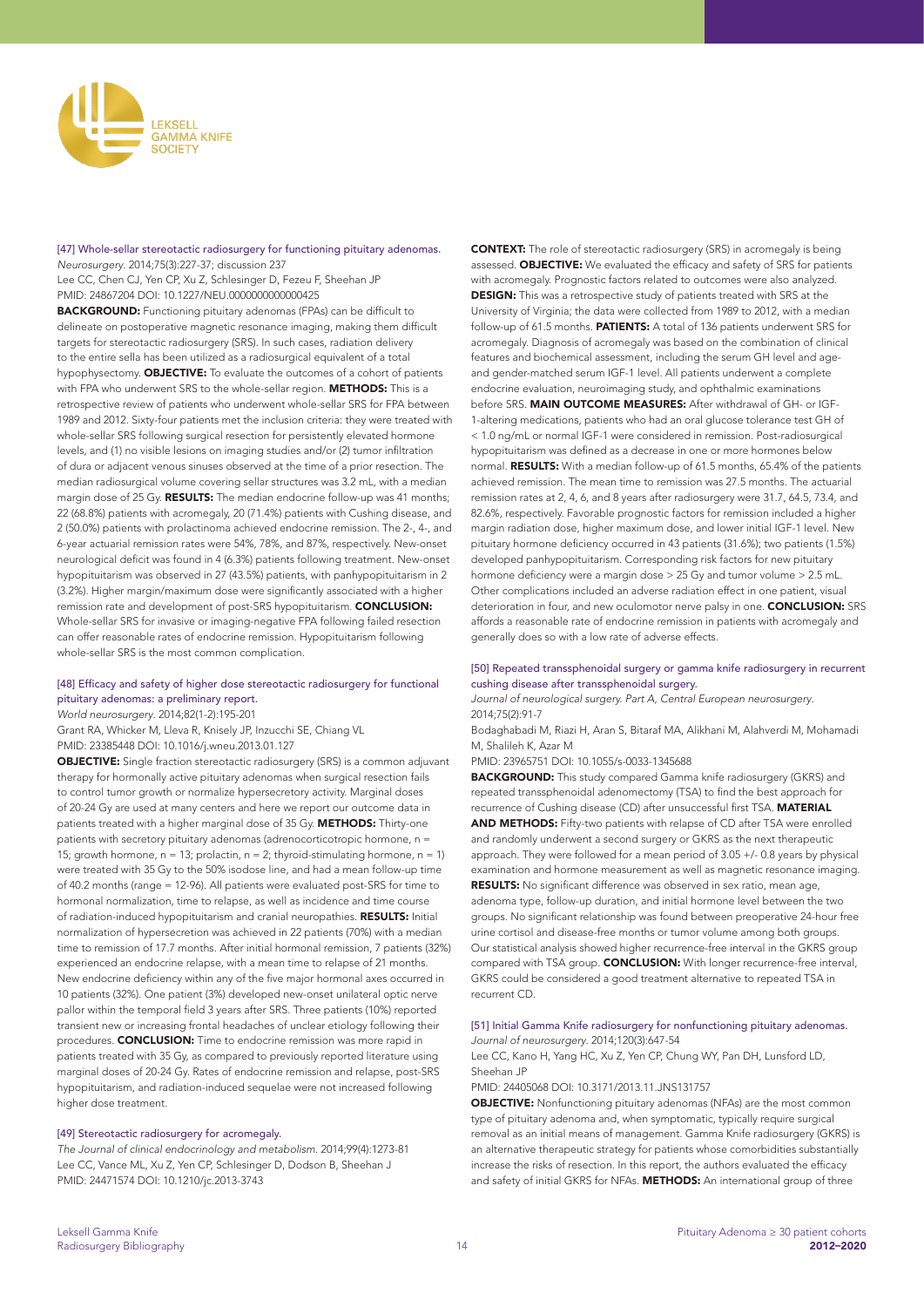

academic Gamma Knife centers retrospectively reviewed outcome data in 569 patients with NFAs. RESULTS: Forty-one patients (7.2%) underwent GKRS as primary management for their NFAs because of an advanced age, multiple comorbidities, or patient preference. The median age at the time of radiosurgery was 69 years. Thirty-seven percent of the patients had hypopituitarism before GKRS. Patients received a median tumor margin dose of 12 Gy (range 6.2-25.0 Gy) at a median isodose of 50%. The overall tumor control rate was 92.7%, and the actuarial tumor control rate was 94% and 85% at 5 and 10 years postradiosurgery, respectively. Three patients with tumor growth or symptom progression underwent resection at 3, 3, and 96 months after GKRS, respectively. New or worsened hypopituitarism developed in 10 patients (24%) at a median interval of 37 months after GKRS. One patient suffered new-onset cranial nerve palsy. No other radiosurgical complications were noted. Delayed hypopituitarism was observed more often in patients who had received a tumor margin dose > 18 Gy ( $p = 0.038$ ) and a maximum dose  $> 36$  Gy ( $p = 0.025$ ). **CONCLUSIONS:** In this study, GKRS resulted in long-term control of NFAs in 85% of patients at 10 years. This experience suggests that GKRS provides long-term tumor control with an acceptable risk profile. This approach may be especially valuable in older patients, those with multiple comorbidities, and those who have endocrine-inactive tumors without visual compromise due to mass effect of the adenoma.

# [52] Cushing's disease: a single centre's experience using the linear accelerator (LINAC) for stereotactic radiosurgery and fractionated stereotactic radiotherapy.

Journal of clinical neuroscience : official journal of the Neurosurgical Society of *Australasia*. 2014;21(1):100-6

Wilson PJ, Williams JR, Smee RI

PMID: 24074805 DOI: 10.1016/j.jocn.2013.04.007

Cushing's disease is hypercortisolaemia secondary to an adrenocorticotrophic hormone secreting pituitary adenoma. Primary management is almost always surgical, with limited effective medical interventions available. Adjuvant therapy in the form of radiation is gaining popularity, with the bulk of the literature related to the Gamma Knife. We present the results from our own institution using the linear accelerator (LINAC) since 1990. Thirty-six patients who underwent stereotactic radiosurgery (SRS), one patient who underwent fractionated stereotactic radiotherapy (FSRT) and for the purposes of comparison, 13 patients who had undergone conventional radiotherapy prior to 1990, were included in the analysis. Serum cortisol levels improved in nine of 36 (25%) SRS patients and 24 hour urinary free cortisol levels improved in 13 of 36 patients (36.1%). Tumour volume control was excellent in the SRS group with deterioration in only one patient (3%). The patient who underwent FSRT had a highly aggressive tumour refractory to radiation.

# 2013

# [53] Results of gamma knife surgery for Cushing's disease.

*Journal of neurosurgery*. 2013;119(6):1486-92 Sheehan JP, Xu Z, Salvetti DJ, Schmitt PJ, Vance ML PMID: 23930850 DOI: 10.3171/2013.7.JNS13217

OBJECTIVE: Cushing's disease is a challenging neuroendocrine disorder. Although resection remains the primary treatment option for most patients, the disease persists if there is residual or recurrent tumor. Stereotactic radiosurgery has been used to treat patients with persistent Cushing's disease after a prior resection. The authors report on the long-term risks and benefits of radiosurgery for Cushing's disease. **METHODS:** A retrospective review of a prospectively collected database of radiosurgery patients was undertaken at the University of Virginia. All patients with Cushing's disease treated with Gamma Knife surgery (GKS) were identified. Those without at least 12 months of clinical and radiological follow-up were excluded from this analysis. Rates of endocrine remission, tumor control, and adverse events were assessed. Statistical methods were used to

identify favorable and unfavorable prognostic factors. RESULTS: Ninety-six patients with the required follow-up data were identified. The mean tumor margin dose was 22 Gy. The median follow-up was 48 months (range 12-209.8 months). At the last follow-up, remission of Cushing's disease occurred in 70% of patients. The median time to remission among all patients was 16.6 months (range 1-165.7 months). The median time to remission in those who had temporarily stopped taking ketoconazole at the time of GKS was 12.6 months, whereas it was 21.8 months in those who continued to receive ketoconazole (p < 0.012). Tumor control was achieved in 98% of patients. New loss of pituitary function occurred in 36% of patients. New or worsening cranial neuropathies developed in 5 patients after GKS, with the most common involving cranial nerves II and III. CONCLUSIONS: Gamma Knife surgery offers a high rate of tumor control and a reasonable rate of endocrine remission in patients with Cushing's disease. The cessation of cortisollowering medications around the time of GKS appears to result in a more rapid rate of remission. Delayed hypopituitarism and endocrine recurrence develop in a minority of patients and underscore the need for long-term multidisciplinary follow-up.

# [54] Gamma Knife radiosurgery for the management of nonfunctioning pituitary adenomas: a multicenter study.

# *Journal of neurosurgery*. 2013;119(2):446-56

Sheehan JP, Starke RM, Mathieu D, Young B, Sneed PK, Chiang VL, Lee JY, Kano H, Park KJ, Niranjan A, Kondziolka D, Barnett GH, Rush S, Golfinos JG, Lunsford LD

### PMID: 23621595 DOI: 10.3171/2013.3.JNS12766

OBJECTIVE: Pituitary adenomas are fairly common intracranial neoplasms, and nonfunctioning ones constitute a large subgroup of these adenomas. Complete resection is often difficult and may pose undue risk to neurological and endocrine function. Stereotactic radiosurgery has come to play an important role in the management of patients with nonfunctioning pituitary adenomas. This study examines the outcomes after radiosurgery in a large, multicenter patient population. METHODS: Under the auspices of the North American Gamma Knife Consortium, 9 Gamma Knife surgery (GKS) centers retrospectively combined their outcome data obtained in 512 patients with nonfunctional pituitary adenomas. Prior resection was performed in 479 patients (93.6%) and prior fractionated external-beam radiotherapy was performed in 34 patients (6.6%). The median age at the time of radiosurgery was 53 years. Fifty-eight percent of patients had some degree of hypopituitarism prior to radiosurgery. Patients received a median dose of 16 Gy to the tumor margin. The median follow-up was 36 months (range 1-223 months). RESULTS: Overall tumor control was achieved in 93.4% of patients at last follow-up; actuarial tumor control was 98%, 95%, 91%, and 85% at 3, 5, 8, and 10 years postradiosurgery, respectively. Smaller adenoma volume (OR 1.08 [95% CI 1.02-1.13], p = 0.006) and absence of suprasellar extension (OR 2.10 [95% CI 0.96-4.61],  $p = 0.064$ ) were associated with progression-free tumor survival. New or worsened hypopituitarism after radiosurgery was noted in 21% of patients, with thyroid and cortisol deficiencies reported as the most common postradiosurgery endocrinopathies. History of prior radiation therapy and greater tumor margin doses were predictive of new or worsening endocrinopathy after GKS. New or progressive cranial nerve deficits were noted in 9% of patients; 6.6% had worsening or new onset optic nerve dysfunction. In multivariate analysis, decreasing age, increasing volume, history of prior radiation therapy, and history of prior pituitary axis deficiency were predictive of new or worsening cranial nerve dysfunction. No patient died as a result of tumor progression. Favorable outcomes of tumor control and neurological preservation were reflected in a 4-point radiosurgical pituitary score. CONCLUSIONS: Gamma Knife surgery is an effective and well-tolerated management strategy for the vast majority of patients with recurrent or residual nonfunctional pituitary adenomas. Delayed hypopituitarism is the most common complication after radiosurgery. Neurological and cranial nerve function were preserved in more than 90% of patients after radiosurgery. The radiosurgical pituitary score may predict outcomes for future patients who undergo GKS for a nonfunctioning adenoma.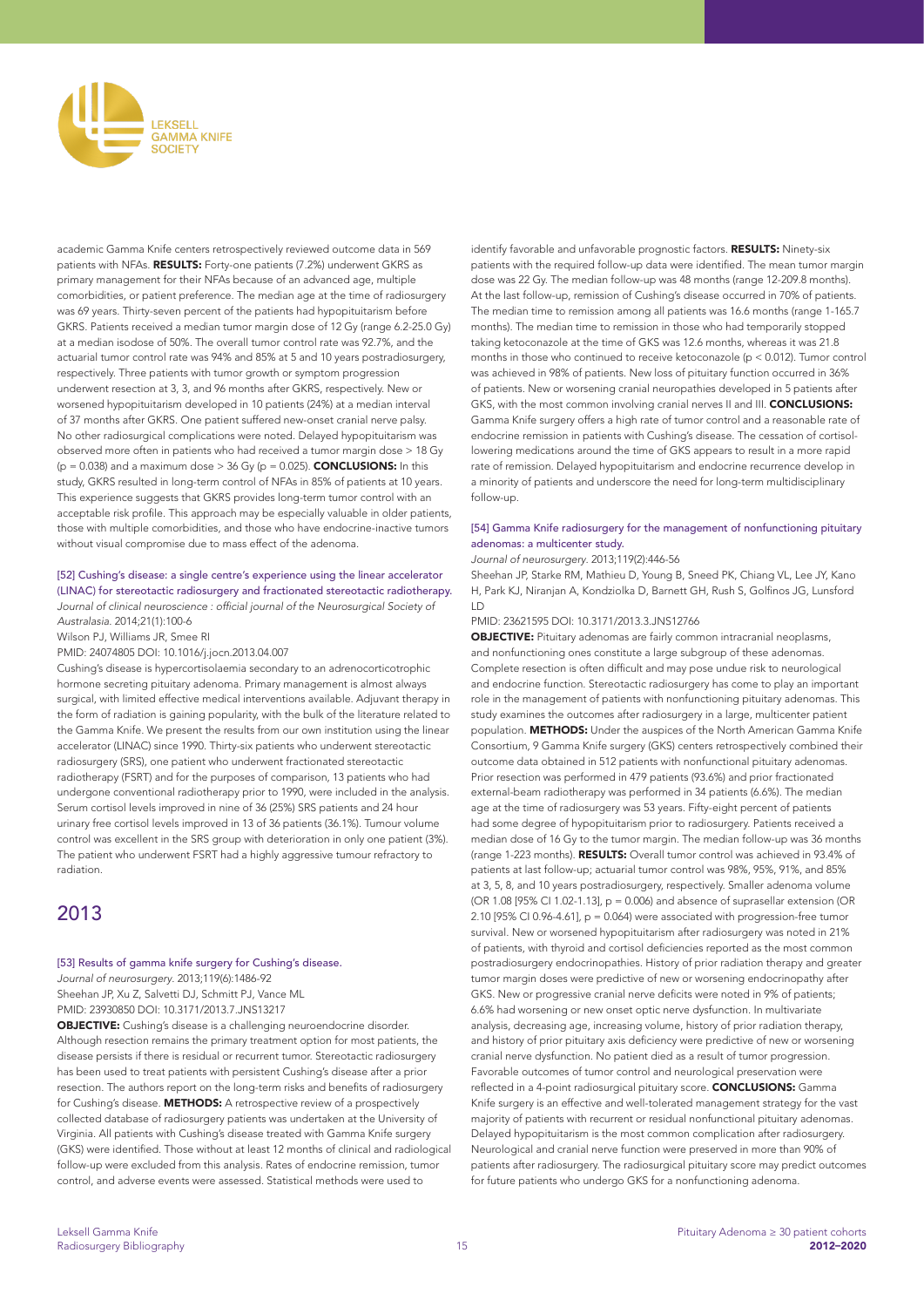

# [55] Gamma knife in the treatment of pituitary adenomas: results of a single center.

The Canadian journal of neurological sciences. Le journal canadien des sciences neurologiques. 2013;40(4):546-52

Zeiler FA, Bigder M, Kaufmann A, McDonald PJ, Fewer D, Butler J, Schroeder G, West M

#### PMID: 23786738 DOI: 10.1017/s0317167100014645

**INTRODUCTION:** Gamma Knife (GK) radiosurgery for pituitary adenomas can offer a means of tumor and biologic control with acceptable risk and low complication rates. METHODS: Retrospective review of all the patients treated at our center with GK for pituitary adenomas from Nov 2003 to June 2011. RESULTS: We treated a total of 86 patients. Ten were lost to follow-up. Mean follow was 32.8 months. There were 21 (24.4%) growth hormone secreting adenomas (GH), 8 (9.3%) prolactinomas (PRL), 8 (9.3%) adrenocorticotropic hormone secreting (ACTH) adenomas, 2 (2.3%) follicle stimulating hormone/luteinizing hormone secreting (FSH/LH) adenomas, and 47 (54.7%) null cell pituitary adenomas that were treated. Average maximum tumor diameter and volume was 2.21cm and 5.41cm(3), respectively. The average dose to the 50% isodose line was 14.2 Gy and 23.6 Gy for secreting and non-secreting adenomas respectively. Mean maximal optic nerve dose was 8.87 Gy. Local control rate was 75 of 76 (98.7%), for those with followup. Thirty-three (43.4%) patients experienced arrest of tumor growth, while 42 (55.2%) patients experienced tumor regression. Of the 39 patients with secreting pituitary tumors, 6 were lost to follow-up. Improved endocrine status occurred in 16 (50.0%), while 14 (43.8%) demonstrated stability of hormone status on continued pre-operative medical management. Permanent complications included: panhypopituitarism (4), hypothyroidism (4), hypocortisolemia (1), diabetes insipidus (1), apoplexy (1), visual field defect (2), and diplopia (1). CONCLUSIONS: Gamma Knife radiosurgery is a safe and effective means of achieving tumor growth control and endocrine remission/stability in pituitary adenomas.

# [56] Hypopituitarism after stereotactic radiosurgery for pituitary adenomas.

*Neurosurgery*. 2013;72(4):630-7; 636-7

Xu Z, Lee Vance M, Schlesinger D, Sheehan JP

PMID: 23277375 DOI: 10.1227/NEU.0b013e3182846e44

BACKGROUND: Studies of new-onset Gamma Knife stereotactic radiosurgery (SRS)-induced hypopituitarism in large cohort of pituitary adenoma patients with long-term follow-up are lacking. OBJECTIVE: We investigated the outcomes of SRS for pituitary adenoma patients with regard to newly developed hypopituitarism. METHODS: This was a retrospective review of patients treated with SRS at the University of Virginia between 1994 and 2006. A total of 262 patients with a pituitary adenoma treated with SRS were reviewed. Thorough endocrine assessment was performed immediately before SRS and in regular follow-ups. Assessment consisted of 24-hour urine free cortisol (patients with Cushing disease), serum adrenocorticotropic hormone, cortisol, follicle-stimulating hormone, luteinizing hormone, insulin-like growth factor-1, growth hormone, testosterone (men), prolactin, thyroid-stimulating hormone, and free T(4). RESULTS: Endocrine remission occurred in 144 of 199 patients with a functioning adenoma. Tumor control rate was 89%. Eighty patients experienced at least 1 axis of new-onset SRS-induced hypopituitarism. The new hypopituitarism rate was 30% based on endocrine follow-up ranging from 6 to 150 months; the actuarial rate of new pituitary hormone deficiency was 31.5% at 5 years after SRS. On univariate and multivariate analyses, variables regarding the increased risk of hypopituitarism included suprasellar extension and higher radiation dose to the tumor margin; there were no correlations among tumor volume, prior transsphenoidal adenomectomy, prior radiation therapy, and age at SRS. CONCLUSION: SRS provides an effective and safe treatment option for patients with a pituitary adenoma. Higher margin radiation dose to the adenoma and suprasellar extension were 2 independent predictors of SRS-induced hypopituitarism.

# 2012

# [57] Gamma knife radiosurgery for clinically persistent acromegaly.

*Journal of neuro-oncology*. 2012;109(1):71-9

Liu X, Kano H, Kondziolka D, Park KJ, Iyer A, Niranjan A, Flickinger JC, Lunsford LD

PMID: 22535434 DOI: 10.1007/s11060-012-0862-z

Gamma knife radiosurgery (GKRS) is an important additional strategy for unresected clinically active pituitary adenomas. Radiosurgery for acromegaly aims to achieve tumor growth control and endocrine remission, potentially obviating the need for lifetime medication suppression therapy. Forty patients with clinically active acromegaly underwent GKRS between 1988 and 2009. Thirty-four patients had undergone prior surgical resection. The median follow-up interval was 72 months (range 24-145). Endocrine remission was defined as growth hormones (GH) level <2.5 ng/ml and a normal insulin-like growth factor 1 (IGF-1) level (age and sex adjusted) off growth hormone inhibiting drugs for at least 3 months. Endocrine control was defined as normal GH and IGF-1 levels on suppression medication. Endocrine remission was achieved in 19 (47.5 %) patients and endocrine control in four additional (10.0 %) patients. Patients with lower IGF-1 level and with tumors that were less invasive of the cavernous sinus before GKRS were associated with better GH remission rates. Imaging-defined local tumor control was achieved in 39 (97.5 %) patients (27 had tumor regression). One patient with delayed tumor progression underwent a second GKRS procedure. Three other patients had repeat GKRS because of persistently elevated and clinically symptomatic GH and IGF-1 levels. Sixteen (40.0 %) patients eventually developed a new pituitary axis deficiency at a median onset of 36 months after radiosurgery. No patient developed new visual dysfunction. Gamma knife radiosurgery, which is most often applied in clinically symptomatic acromegaly persistent after initial microsurgery, was most effective when the tumor was less invasive of the cavernous sinus and when patients had lower IGF-1 levels before GKRS. Almost one half of the patients no longer required long term medication suppression.

### [58] Dosimetric factors associated with pituitary function after Gamma Knife Surgery (GKS) of pituitary adenomas.

*Radiotherapy and oncology : journal of the European Society for Therapeutic Radiology and Oncology*. 2012;104(1):119-24

Sicignano G, Losa M, del Vecchio A, Cattaneo GM, Picozzi P, Bolognesi A, Mortini P, Calandrino R

PMID: 22647658 DOI: 10.1016/j.radonc.2012.03.021

BACKGROUND AND PURPOSE: Gamma Knife Surgery (GKS) can be an adjunctive option to surgery in the case of pituitary adenomas. The effect of dosimetric variables on the incidence of new anterior pituitary deficits after GKS requires better definition. MATERIALS AND METHODS: This retrospective study considered 130 patients with a follow up after GKS >6 months. The diagnosis was nonfunctioning pituitary adenoma (NFPA) in 68 patients and secreting pituitary adenoma (SPA) in 62 patients. Median margin dose was 15/25 Gy for NFPA and SPA, respectively. The endocrinological median follow-up was 60 months. Hypopituitarism was defined as a new pituitary deficit in (at least) one of the three hormonal axes (hypogonadism, hypothyroidism and hypoadrenalism). The predictive value of clinical/dosimetric parameters was tested by univariate/ multivariate analyses. RESULTS: Sixteen patients (12.3%) showed a new pituitary deficit in one or more axes. Multivariate analysis confirmed that the mean dose to the stalk/pituitary and the amount of healthy tissue within the high dose region were strong independent predictors of pituitary dysfunction; their best cut-off values were around 15.7 Gy, 7.3 Gy and 1.4 cm(3), respectively. **CONCLUSIONS:** Our data showed a dose-dependent incidence of new hormonal deficits after GKS for pituitary adenoma. During planning definition, the risk of hypopituitarism could be reduced using the outlined safe dose-volume values.